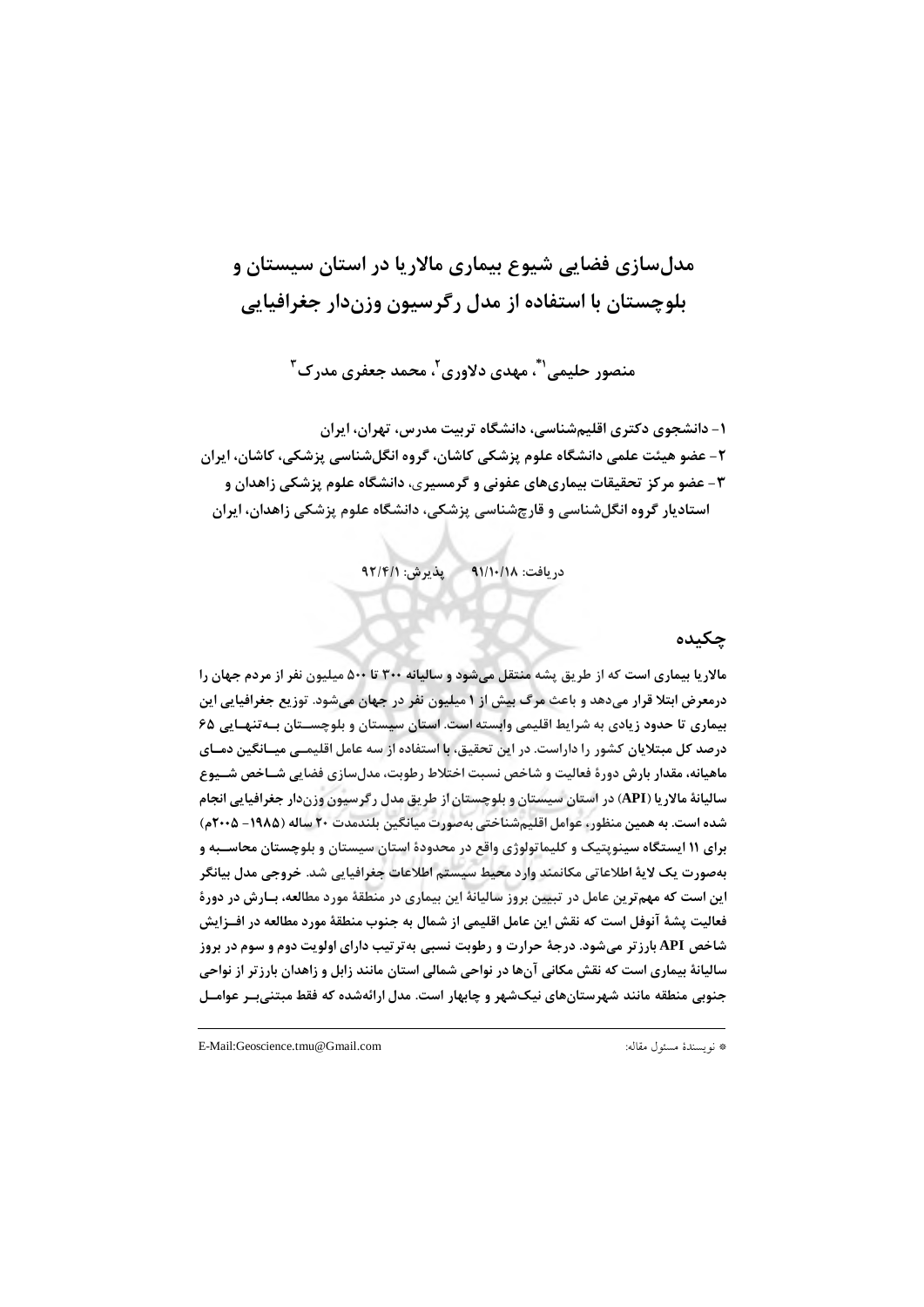سے مدل سازی فضایی شیوع بیماری مالاریا در...

طبيعي است و درواقع يک مدل اقليمميناست، فقط توانست ۴۸ درصد تغييرات مربوط به شاخص API را تبيين كند (R $^2$ =0.48). ينايراين، عوامل غيراقليمي ازجمله كيفيت إجراي ساليانهٔ برنامههاي كنترل مالاریا، شرایط اقتصادی-اجتماعی و موقعیت همسایگی این استان با دو کشور افغانستان و پاکستان نیز باید در بررسی اییدمیولوژی مالاریا در این استان مورد توجه قرار گیرد. نتایج این تحقیق می تواند در شناسایی و اولویتبندی عوامل تأثیرگذار در شیوع بیماری مالاریا در مناطق مختلف اســتان مفیــد واقع شود و با بهروز کردن اطلاعات آن، بهعنوان یک سامانهٔ پیشهشداردهی اقلیممبنا در برنامههای کنترل مالار با مورد استفاده قرار گیرد.

واژههای کلیدی: مالاریا، API، رگرسیون وزندار جغرافیایی، مدلسازی مکانی، سیستان و بلوچستان.

#### 1 – مقدمه

ر<br>تا منصور حلیمی و همکاران <sub>ـــــ</sub>

مالاریا بیماریای است که از طریق پشه منتقل می شود و سالیانه ۳۰۰ تــا ۵۰۰ میلیـون نفـر از مردم جهان را درمعرض ابتلا قرار میدهـد و باعـث مـرگ بـیش از ۱ میلیـون نفـر در جهـان می شود. اغلب این مرگومیرها در کودکان و زنان باردار مشاهده شده است (WHO, 1998). براساس گزارش سازمان بهداشت جهانی،` بیماری مالاریا مهمترین بیماری انگلی شناخته شده که در سال ۲۰۰۹م بهعنوان یکی از مشکلات ملی سلامت عمومی در ۱۰۸ کشور جهان مطرح بوده و در سطح بینالمللی ۱/۷میلیارد دلار بـرای مبـارزه بـا ایـن بیمـاری هزینـه شـده اسـت  $(WHO, 2010)$ 

بیش از ۴۰ درصد جمعیت جهان در مناطق اندمیک مالاریا ساکن هستند. در ایران نیز قبـل از شروع برنامههای کنترلی مالاریا حدود ۶۰ درصد مردم در منـاطق انـدمیک بیمـاری زنـدگی می کردند و سالیانه ۴ تا ۵ میلیون نفس بـه مالاریـا میـتلا مـی شـدند و ۳۰ تـا ۴۰ درصـد کـل مرگومیرها در این مناطق بر اثر ابـتلا بــه ایــن بیمــاری بــود (Edrissian, 2006). بــا شــروع برنامههای کنترلی مالاریا،<sup>۲</sup> تعداد ابتلایان به این بیماری هر سال بهشکل متغیری کاهش یافت؛ بهگونهای که تعداد مبتلایان به این بیماری در ایران در سال ۱۳۸۹به حدود ۳ هزار نفـر رسـید. اغلب موارد مالاریا در ایران از سه استان سیسـتان و بلوچسـتان، هرمزگـان و کرمـان گـزارش می شود. براساس گزارش وزارت بهداشت، درمان و آموزش پزشکی در سـال ۱۳۸۹، بـیش از

<sup>1.</sup> World Health Organization (WHO)

<sup>2.</sup> anti-malaria campaign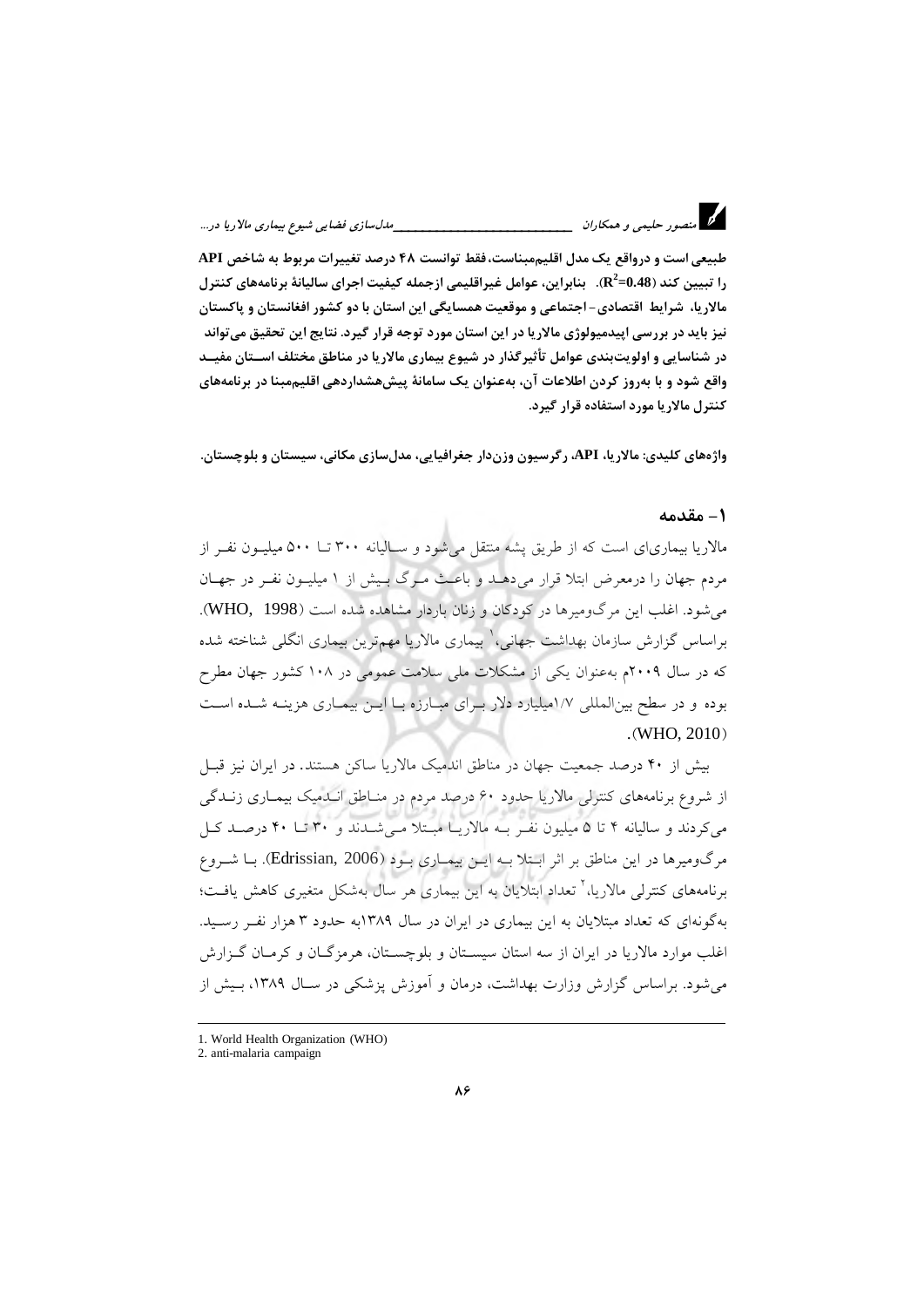۶۵ درصد تعداد مبتلایان به مالاریا در استان سیستان و بلوچستان به ثبت رسیده است. در کنار شرايط زيست محيطي و اقليم شناختي منطقه، عوامل مربوط بـه شـرايط اقتصـادي- اجتمـاعي، فرهنگی و همچنین موقعیت مرزی این استان با دو کشور پاکستان و افغانستان و مسائل مربوط به مهاجرت ساکنان این کشورها در بالا بودن تعداد مبتلایان این استان نسـبت بـه کـل کشـور نقش مهمی دارند. مالاریای انسانی بهوسیلهٔ یکی از چهار گونـه انگــل پلاســمودیوم بــهوجـود مِّي آيد كه عبارتاند از: P. Malariae .P. Vivax .P. Falciparum و P. Ovale. يشهْ آنوفل ناقل انگل پلاسمودیوم است که بیش از ۳۰ گونهٔ مختلف از آن که توانـایی انتقـال بیمــاری را دارند، شناخته شده است. در ايران از ۲۵ گونه يافتشـدۀ پشــۀ آنوفـل، ۸ گونــه بــه نــامهــاي: A. maculipennis A. Stephensi A. Culicifacies A. Fluviatilis A. Superpictus A. Dthali ،A. Sacarovi و A. Pulcherimus بيماري را انتقال مي دهند (Edrissian, 2006). شرایط محیطی و اقلیم شناختی نقـش مهمـی را در طـول دورهٔ فعالیـت و تکثیــر پشــهٔ

۔<br>آنوفل ایفا میکنند. درجهٔ حرارت، بارش، رطوبت نسبی، شدت و جهت باد از مهـم *تـر*ین عوامل اقلیمی مؤثر در شیوع بیماری مالاریا بهشمار می آید. انگل پلاسمودیوم و نیز پشـهٔ آنوفل برای رشد، تکثیر و تکمیل فازهای تکاملی خود بـه شـرایط اقلیمـی خاصـی نیـاز دارند که این شرایط در میزان بروز و شیوع بیماری مؤثرند. درجهٔ حـرارت و رطوبـت دو عامل اقلیمی هستند که در رشد و تکثیر پشهٔ آنوفل و نیز در فعالیت انگــل پلاســمودیوم تأثیرگذارند. با شناسایی و چارچوببندی عوامل اقلیمشناختی مؤثر در شیوع این بیماری و همچنین آگاهی از نقش مکانی آنها، میتوان سیستمهای پیشهشداردهی اقلـیممبنـایی طراحي كرد كه براساس تغييـرات زمـاني و مكـاني عوامـل اقليمـي، دورههـاي شـيوع و گسترش بیماری را پیشبینی کند. این امر در سطح بین المللـی بـا توجـه بـه تأثیرپـذیری مسلَّم این بیماری از عوامل اقلیمی مورد توجه سازمانها و نهادهـای مـرتبط بـا سـلامت عمومی قرار گرفتـه اسـت. سـّازمان بهداشـت جهـانی در منـاطق انـدمیک مالاریـا بـرای پیش،هشداردهی فصلی و دورهای شیوع بیماری براسـاس وابسـتگی،هـا و روابـط زمـانی– مکانی بین متغیرهای اقلیمی و شاخصهای ایپدمولوژیکی، اقدام به طراحی و به کـارگیری مدلها و چارچوبهایی برای پیش بینی دورههای زمـانی و مکـانی شـیوع بیمـاری کـرده است. این مدل های اقلیم مبنا امکان پیش بینی دورههای زمانی را که خطـر شـیوع بیمـاری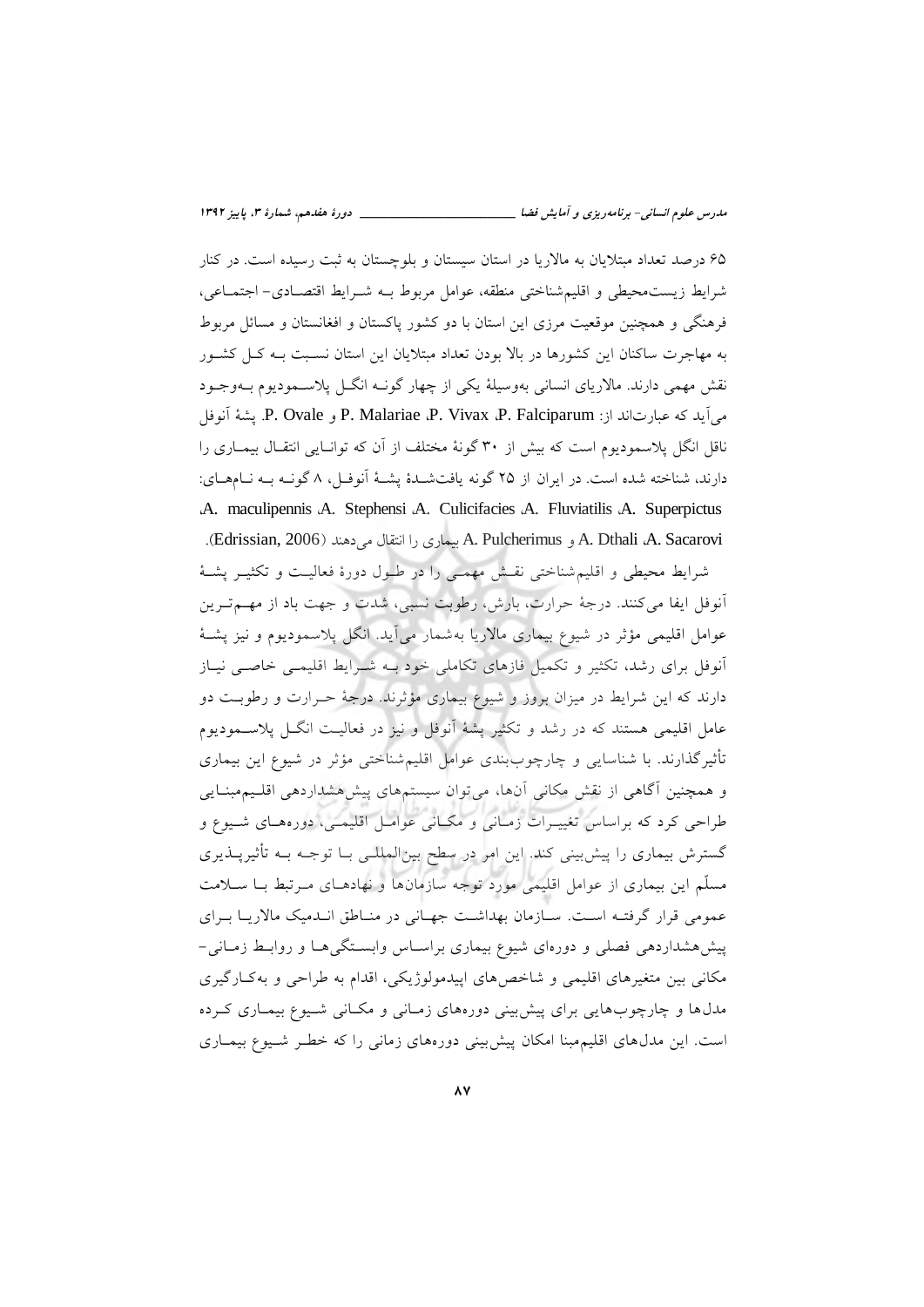بالاتر است، فراهم می کند و براساس آنها علاوه بر صرفه جبوبی در امکانیات و زمیان، امکــان اجــرای دقیـــقتــر و بهنگـــامتــر برنامــه هــای کنتــرل مالاریــا فــراهم مـــی شـــود

.(Gemperli,  $2003$ )

از پژوهشهای انجامگرفته در این زمینه میتوان به تحقیق پیپترو و همکاران (۲۰۰۷) اشــاره کرد که به تحلیل همبستگی بین تعداد مبتلایان به مالاریا و عوامل اقلیمشناختی (بارش و دما و شاخص اصلاح شدهٔ پوشش گیاهی) ٔ در اریتره اقدام کردند. آنها با مقایسهٔ تطبیقی آنومالی های این دو شاخص اقلیمی با تعداد مبتلایان ثبتشده در دورهٔ آماری ۱۹۹۶–۲۰۰۳م، یک سـامانهٔ پیش هشداردهی اقلیم مبنا برای بروز ماهیانهٔ مالاریا طراحی کردنــد. هســین و هانـگ' (2011) ارتباط مکانی بین تعداد مبتلایان به تب استخوانشکن<sup>۳</sup> و تراکم جمعیت انسان*ی* و تراکم تعــداد یشههای نابالغ ناقل بیماری در دو شهر فنگشان و کاسیگ ٔ و تایوان را بررسی کردند. آنها بــا بهکارگیری مدل رگرسیون وزندار جغرافیایی (GWR) به بررسی نــاهمگونی هــای موجــود در ارتباط فضایی بین تعداد مبتلایان و تراکم جمعیت و نیز تراکم پشههای ناقل پرداختنــد. نتــایج تحقیق آنها گویای این بود که در کل منطقهٔ مورد مطالعه نمیتوان رابطـهای کلـی بـین تعــداد مبتلایان و تراکم جمعیت و تعداد پشههای ناقل پیدا کرد. آنها کارایی مدل رگرستون وزندار جغرافیایی را در آشکارسازی ناهمگونیهای فضایی روابط بین متغیرهای مربوط به این بیماری نشان دادند.

مشـقاتی آملـی (2011) بــا اسـتفاده از مــدل رگرسـيون وزن‹دار جغرافيــايي و تحليــل سلسلهمراتب فازی به تحلیل و ارائهٔ نقشههای خطر بیماری لیشمانیوز در استان اصفهان يرداخت. او با استفاده از تحليل سلسلهمراتب فازي، منطقهٔ مورد مطالعه را ازلحاظ خطـر شیوع بیماری لشمانیوز به پنج بخش تقسیم کرد. همچنین، او با اسـتفاده از چهـار متغیــر طبیعی و انسانی (جمعیت، پوشش گیاهی، شهرنشینی و گونههای مختلف خاک در منطقهٔ مورد مطالعه) اقدام به مدل سازی خطر شیوع بیماری کرد و نشان داد این عوامل طبیعی و انسانی ۱٬۹۶۸ درصد کل تغییرات بیماری را تبیین می کنند. همچنین، او با به کارگیری مدل

<sup>1.</sup> Normalized Difference Vegetation Index (NDVI)

<sup>2.</sup> Chia-Hsien and Tzai-Hung

<sup>3.</sup> Dengue

<sup>4.</sup> Fengshan & Kaohsiung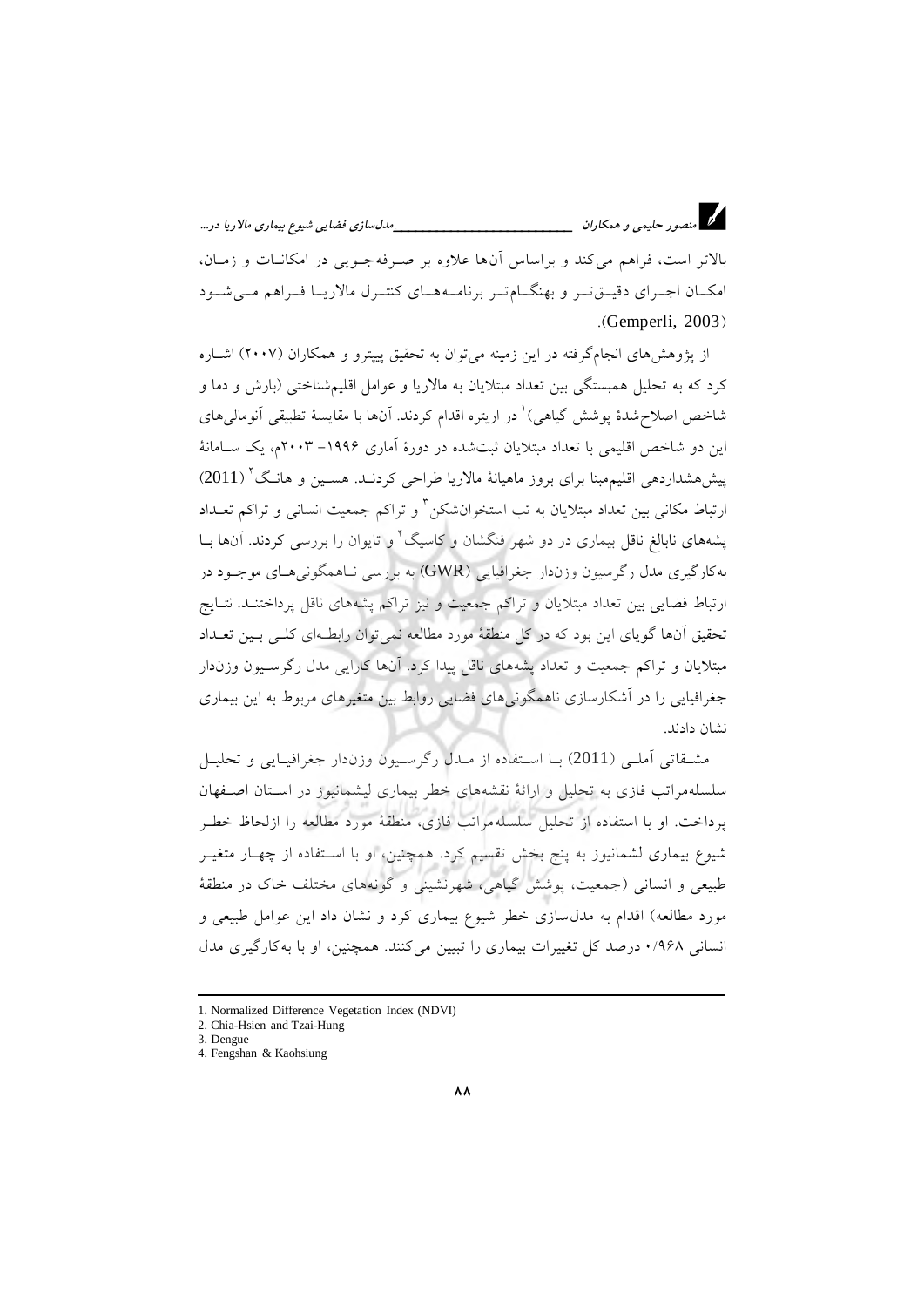رگرسیون وزندار جغرافیایی نشان داد از بین عوامل طبیعی و انسـانی نــامبـرده، پــراکنش یهنههای خاکی در منطقهٔ مورد مطالعه مؤثرترین عامل کنترل کنندهٔ تغییرات فضایی و توزیع جغرافیایی بیماری لیشمانیوز است. صالحی و همکاران (2008) با ارائـهٔ مـدل رگرسـیون خطی، ارتباط بین متغیرهای محیطی و شاخص نسبت استاندارد ابتلا به مالاریـا (SIR) را در استان سیستان و بلوچستان بررسی کردند. آنها نشان دادند رطوبت، دما و ارتفاع دارای همبستگی مثبت با شاخص SIR بوده؛ درحالی که بارش دارای همبستگی منفـی اسـت. ایشان از مدل درون یاب کریجینگ معمولی برای برآورد شاخص SIR در نقاط فاقــد داده استفاده کردند و از مدل واریوگرام برای بررسی ساختار فضایی شــاخص SIR در منطقــهٔ مورد مطالعه بهره بردند. مدل ایشان نشان داد نواحی جنوبی منطقهٔ مورد مطالعه در مقایسه با نواحی شمالی خطر بیشتری دارد.

در تحقيق حاضر با بهكارگيري مدل رگرسيون وزندار جغرافيايي، ٰ نقش هركدام از عوامــل اقلیمی بهعنوان متغیر مستقل در شیوع بیماری مالاریا در استان سیستان و بلوچستان شناسـایی شد و در کنار آن نقش مکانی هریک از این عوامل اقلیمی در توزیع جغرافیایی خطـر بیمـاری مورد بررسی قرار گرفت.

## ۲- مواد و روش ها

#### ٢-١- منطقة مورد مطالعه

استان سیستان و بلوچستان با مساحتی برابر ۱۸۱۴۷۰/۹ کیلومتر مربع، پهناورترین استان ایــران است که ۱۱/۵ درصد مساحت کشور را داراست. موقعیت ریاضی استان ۲۵ درجه و ۳ دقیقه تا ٣١ درجه و ٢٧ دقيقه عرض شمالي و ٥٨ درجه و ٥٠ دقيقه تــا ۶٣ درجـه و ٢١ دقيقـه طـول شرقی است (ر.ک: شکل ۱). استان سیستان و بلوچستان دارای ۱۲۶۵ کیلومتر مرز مشترک بـا دو کشور پاکستان و افغانستان است و به دو بخش اصلی سیستان در شـمال در همسـایگی بـا افغانستان و بلوچستان در جنوب در همسایگی با پاکستان تقسیم می شود.

<sup>1.</sup> Geographical Weighted Regression (GWR)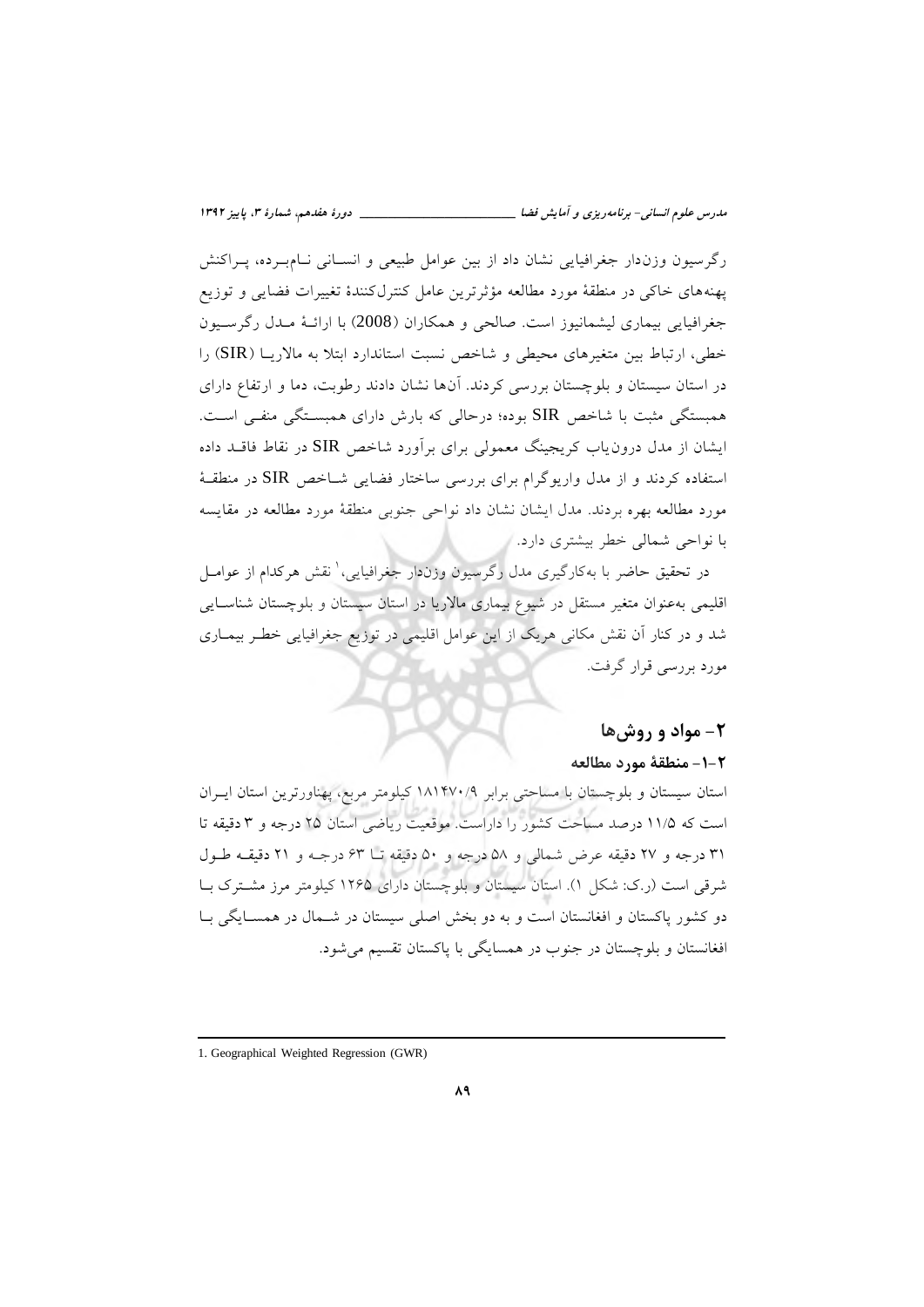

#### شكل ١ منطقة مورد مطالعه

این استان بنا بهدلایلی ازجمله شرایط اقتصادی و اجتمـاعی و بـهویـــژه موقعیــت مــرزی و همسایگی با دو کشور افغانستان و پاکستان و مهاجران افغانی و پاکستانی کـه آلــوده بــه انگــل پلاسمودیوم هستند، مشکلات مربوط به دوری از مرکز و آثـار منفـی آن در کمیـت و کیفیـت اجرای برنامههای کنترل مالاریا، بههمراه عوامل مربوط به درجهٔ توسعهیافتگی اسـتان و سـطح بهداشت و مسائل مرتبط با سلامت عمومی جامعه، هر سال بخش زیادی از مبتلایان به مالاریا را در خود جای میدهد.

#### ۲–۲– دادههای مورد استفاده

در این تحقیق از دادههای میانگین بیستسالهٔ (۱۹۸۵– ۲۰۰۵م) دما، بارش دورهٔ فعالیت پشـهٔ آنوفل و رطوبت نسبی ۱۱ ایستگاه سینوپتیک و کلیماتولوژی واقع در محدودهٔ اسـتان اسـتفاده شد (ر.ک: جدول ۱). در مرحلهٔ بعد، دادههای تحقیق ازلحـاظ دارا بــودن شــرایط لازم جهـت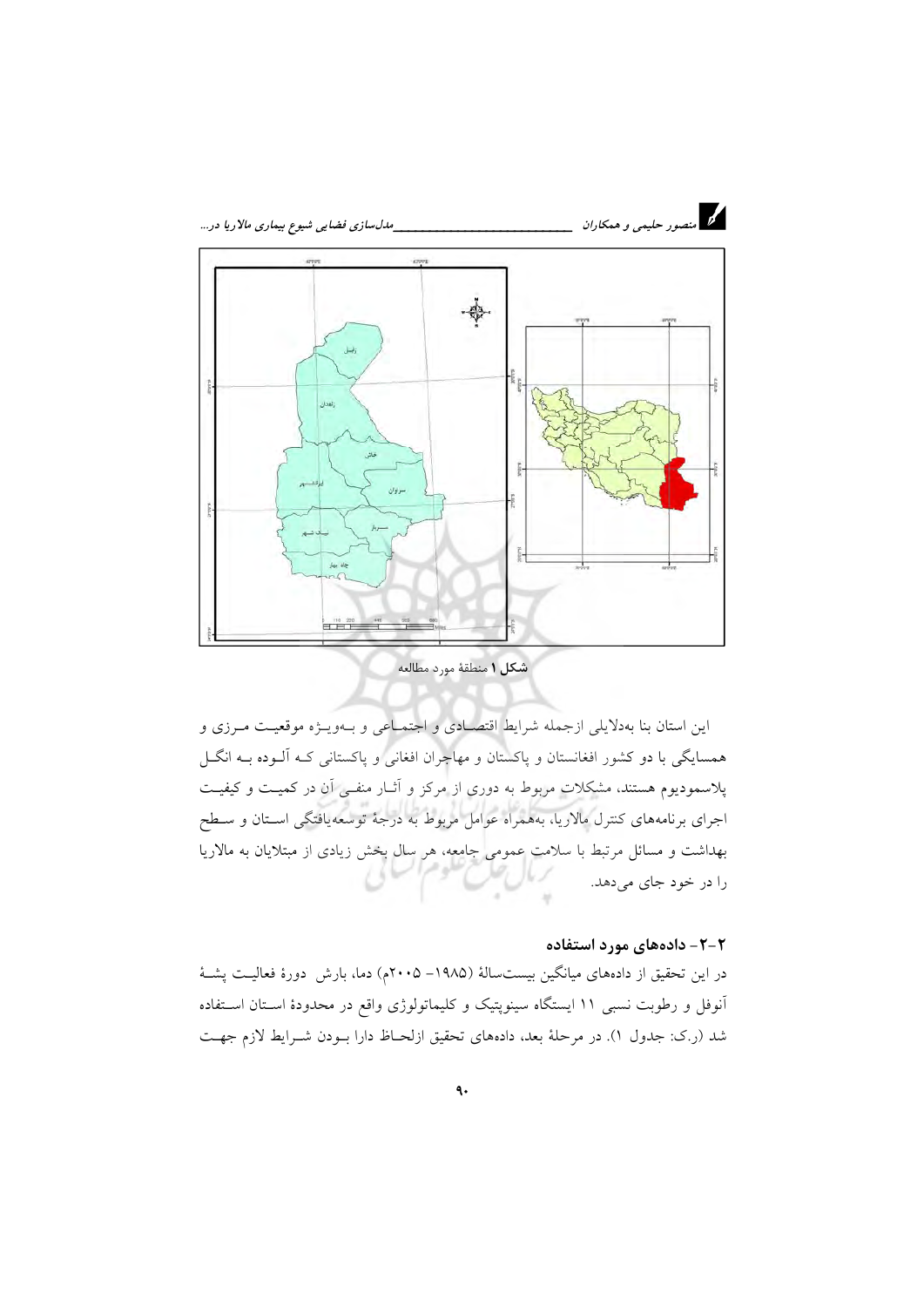به کارگیری در مدل سازی بررسی شدند. این شرایط عبارتاند از: نرمال بودن توزیع متغیرهای مورد بررسی در منطقهٔ مورد مطالعه و وجود نداشتن رابطهٔ همخطی ٰ بین متغیرهای مستقل.

برای آزمون نرمال بودن توزیع مشاهدات اقلیمی از آزمون پارامتریک Jarque–Bera (JB) استفاده شد. این آزمون مبتنی بر مقایسهٔ چولگی و تیزی توزیع مورد نظر با یک توزیـع نرمـال است. برای آگاهی از وجود یا نبود رابطهٔ همخطی بین متغیرهای مستقل (دما، بارش و رطوبت نسبی) شاخص فاکتور تورم واریانس<sup>۲</sup> بهکار رفت و مشاهده شد که رطوبت نسببی بـهعنـوان یکی از متغیرهای اقلیمی دخیـل در مـدلسازی، دارای مقـادیر بـالای تـورم واریـانس اسـت (VIF=5) و به عبارت دیگر، دارای رابطهٔ همخطی بالایی با سایر متغیرها بهویژه دماست و در مدل قابل استفاده نیست. بنابراین، بهجای آن از شاخص نسبت اخـتلاط رطوبـت کـه گویـای مقدار رطوبت برحسب گرم بهازای یک کیلوگرم هوای خشک است، استفاده شد.

| ميانگين دما (سلسيوس) | نسبت اختلاط رطوبت (گرم) | بارش (میلی متر)         | شهرستان  |
|----------------------|-------------------------|-------------------------|----------|
| ۲۶                   | $\Lambda/\Upsilon$      | $\mathcal{N}$           | فنوج     |
| $Y \hat{Y} / Y$      | $\mathbf{L}$            | 144                     | سرباز    |
| $\Upsilon V/\hat{r}$ | $1/\gamma$              | 111                     | چابهار   |
| $Y \wedge / Y$       | 19/9                    | $\gamma$                | كنارك    |
| $Y \hat{Y} / V$      | ٨<br><b>H</b>           | 114                     | نيكشهر   |
| $YY/\Delta$          | $\Delta/\Upsilon$       | 1.1                     | سراوان   |
| YY/0                 | $\Delta/\Upsilon$       | $1 \cdot \Delta/\Delta$ | دلگان    |
| ۲۵                   | ٠<br>9/1                | ۶۱                      | زابلى    |
| $Y \cdot / \Lambda$  | 4/9                     | ۹۱                      | سوران    |
| $YQ/\Delta$          | $\Delta/\Lambda$        | ۵۴                      | ايرانشهر |

جدول 1 میانگین بیستسالهٔ (۱۹۸۵ – ۲۰۰۵) عناصر اقلیمی تأثیر گذار در بروز بیماری مالاریا

1. colinearity

2. Variance Inflation Factor (VIF)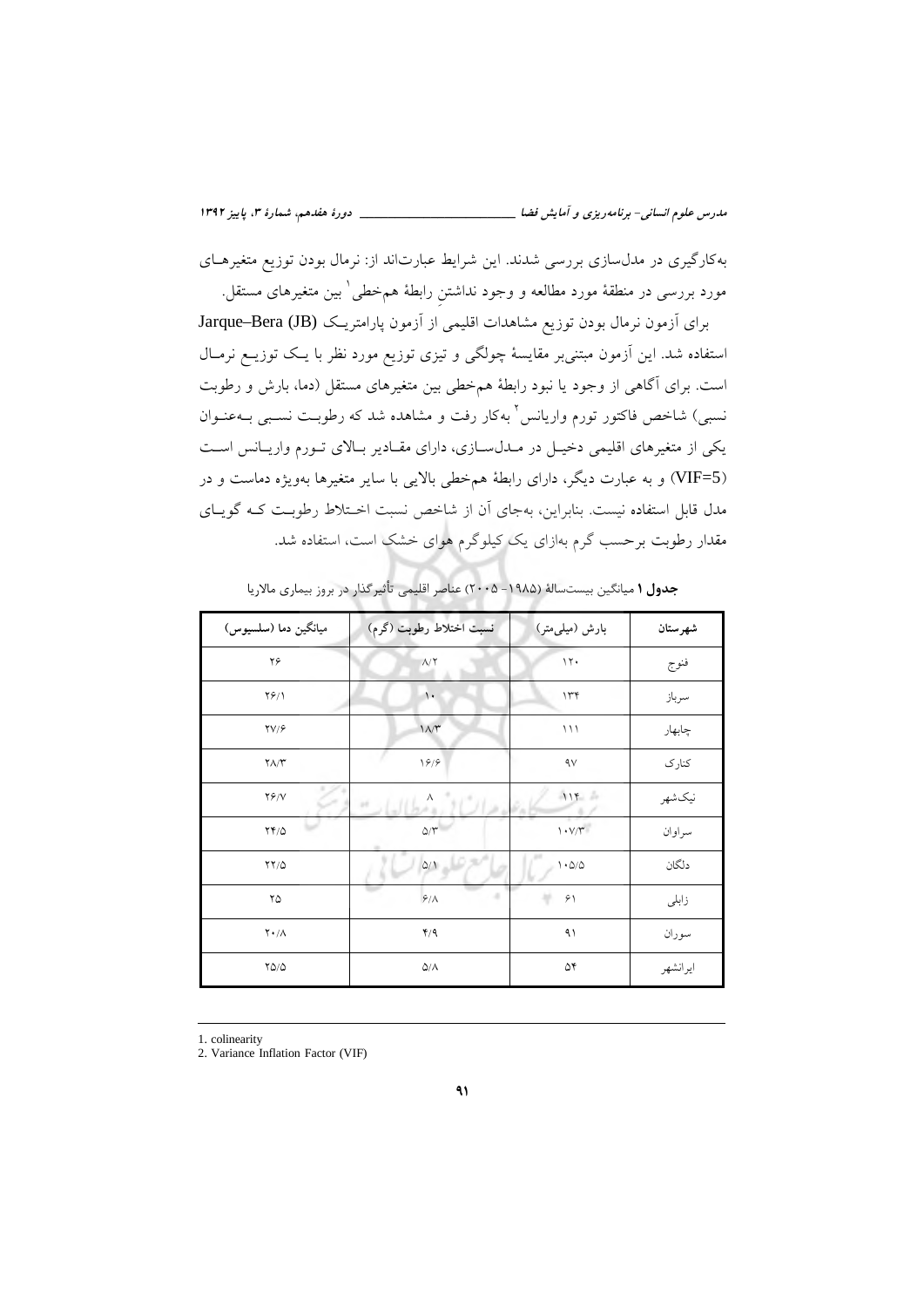د.<br>از منصور حلیمی و همکاران میسسسسسسسسسسسسسسسسازی فضایی شیوع بیماری مالاریا در…

در این تحقیق، برای مدلسازی فضایی خطر شـیوع بیمـاری مالاریــا در اسـتان سیسـتان و بلوچستان اقدام به مدل $بازی فضایی شاخص شیوع سالیانهٔ بیماری('API) شد که میتوان این$ شاخص را نوعی نسبت شیوع بیماری در هر هزار نفر دانست. شاخص شیوع سـالیانهٔ بیمــاری بهعنوان متغير وابستهٔ مدل بهصورت زير تعريف مي شود:

رابطة ١

$$
API = \frac{CC_y}{P_y} \times 1000
$$

در رابطهٔ بالا  $\mathcal{C}\mathcal{C}_{\mathbf{v}}$  عبارت است از تعداد مبتلایان تأییدشده در منطقهٔ مورد مطالعه در سال و هم جمعیت منطقهٔ مورد بررسی در همان سال است که مقادیر بروز بــرای شهرســتانهــای A .<br>مورد بررسی در سال ۱۳۸۹ در جدول شمارهٔ دو آمده است.

| <b>API</b> | شهرستان  |  |
|------------|----------|--|
| 10         | فنوج     |  |
| ۱.         | سرباز    |  |
| ۶          | چابهار   |  |
| ۴          | كنارك    |  |
|            | نيكشهر   |  |
| ٢          | سراوان   |  |
|            | دلگان    |  |
|            | زابلى    |  |
|            | سوران    |  |
|            | ايرانشهر |  |

جدول ۲ مقادیر شاخص API گزارششده برای سال ۱۳۸۹

1. Annual Parasite Incidence (API) = (Confirmed Cases During 1 Year (CCy)/ Population Under Surveillance  $(Py)$  × 1000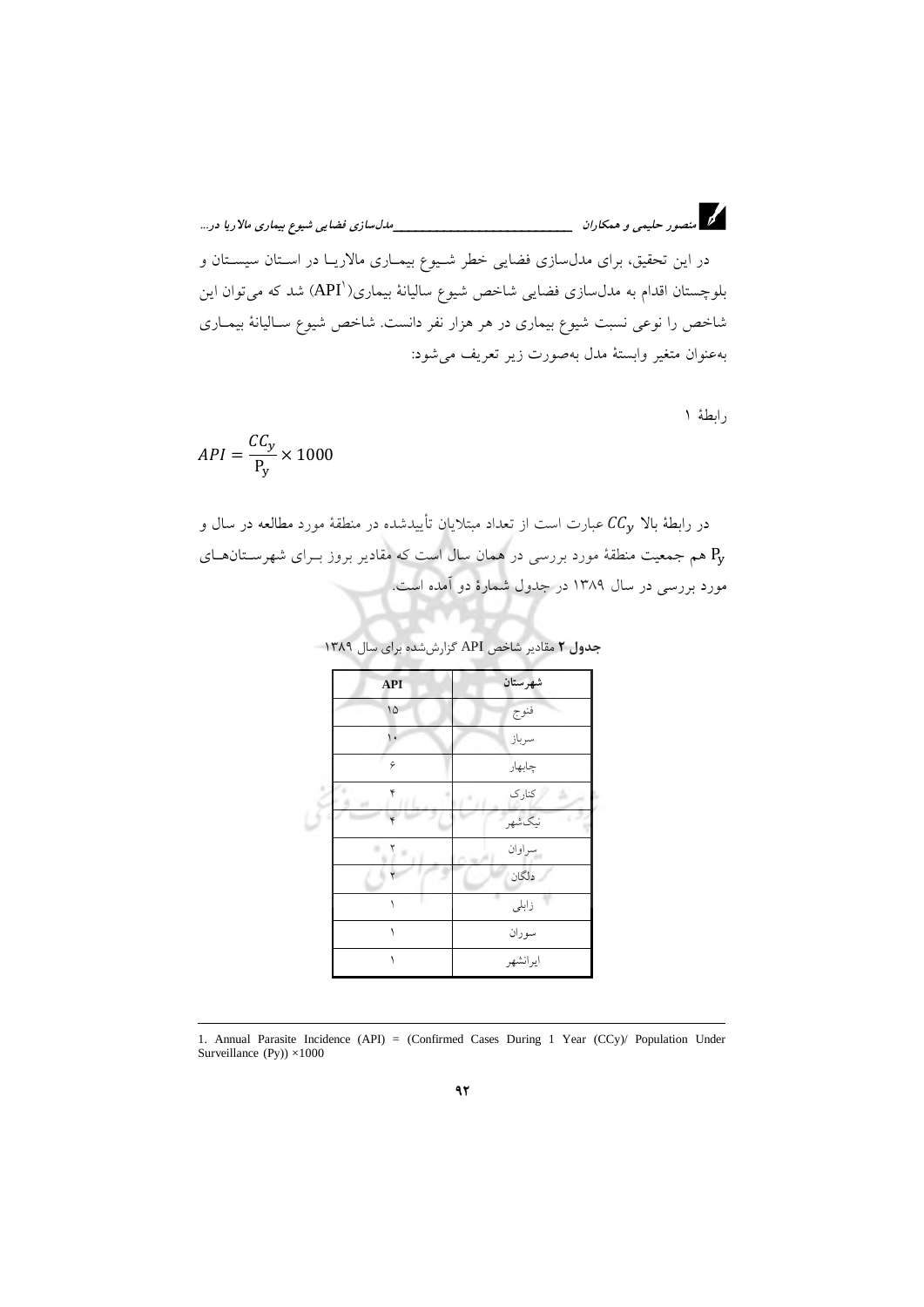\_ دورهٔ هفدهم، شمارهٔ ۳، یاییز ۱۳۹۲ مدرس علوم انسانی- برنامهریزی و آمایش فضا \_

## ۲-۳- رگرسیون وزندار جغرافیایی

در مطالعاتی که داری بعد مکانی اند و به عبارت دیگر، متغیرهای مکانی در آنها دخیل است، سنجش ارتباط بین متغیرها با یک مدل برآوردگر خطی– که دارای ضرایب ثابتی است–خطای برآورد را افزایش میدهد. بنابراین، در این نوع مطالعات نیـاز بـه مـدل برآوردگـری احسـاس می شود که ضرایب آن ثابت نبوده و همراه با متغیرهای مکانی سپّال باشد. در رگرسیون وزندار جغرافیایی که در دههٔ اخیر فوترینگام و همکاران ارائه کردند، هـر داده مشـاهداتی بــه نسـبت فاصلهاش از موقعیت مورد برآورد وزندهی می شود؛ به این معنا که مشاهدات نزدیک به نقطـهٔ برآوردی وزن و تأثیر بیشتری در برآورد دارند و مشاهدات دورتر دارای تأثیر کمتری هسـتند و از این نظر، دقت جغرافیایی کار بالا می(ود. این مدل رگرسیونی مانند مدل رگرسیون کمتبرین مربعات معمولی آ دارای یک متغیر وابسته و یک یا چند متغیر مستقل است که مقادیر آنهــا در نقاط با موقعیت مشخص ثبت شده است. رابطهٔ ۲ رگرسیون موزون جغرافیایی را نشان می دهد .(Fotheringham Et al., 2002)

رابطة ٢

$$
y_i(\mathbf{u}) = \beta_{0i}(\mathbf{u}) + \beta_{1i}(\mathbf{u})x_{1i} + \beta_{2i}(\mathbf{u})x_{2i} + \dots + \beta_{mi}(\mathbf{u})x_{mi}
$$

در رابطهٔ دو، y مقدار متغیر وابسته در نقطهٔ (u)، x مقادیر مربوط به متغیر مستقل در همــان نقطهٔ (u)،  $\beta$  نیز برآوردگرهای مـدل هسـتند کـه در مـدل رگرسـیون وزندار جغرافیـایی ایـن ضرایب مشابهت زیادی با مدل رگرسیون وزندار <sup>7</sup> دارنید؛ بیا این تفیاوت کیه در رگرسیون وزندار جغرافيايي وزن مربوط به ضرايب هر نقطه كاملاً وابسته به موقعيت فضايي أن نقطـه و همچنین موقعیت آن نقطه نسبت به سایر نقاط در منطقهٔ مورد مطالعه است. به عبـارت دیگـر، موقعیت هر نقطه در منطقهٔ مورد مطالعه مهم ترین عامل تعیین کنندهٔ وزن برآوردگرهاست کـه از طريق حل ماتريس زير بهدست مي آيند:

<sup>1.</sup> Stewart Fotheringham

<sup>2.</sup> Ordineary Least Squares (OLS)

<sup>3.</sup> Weighted Least Squares (WLS)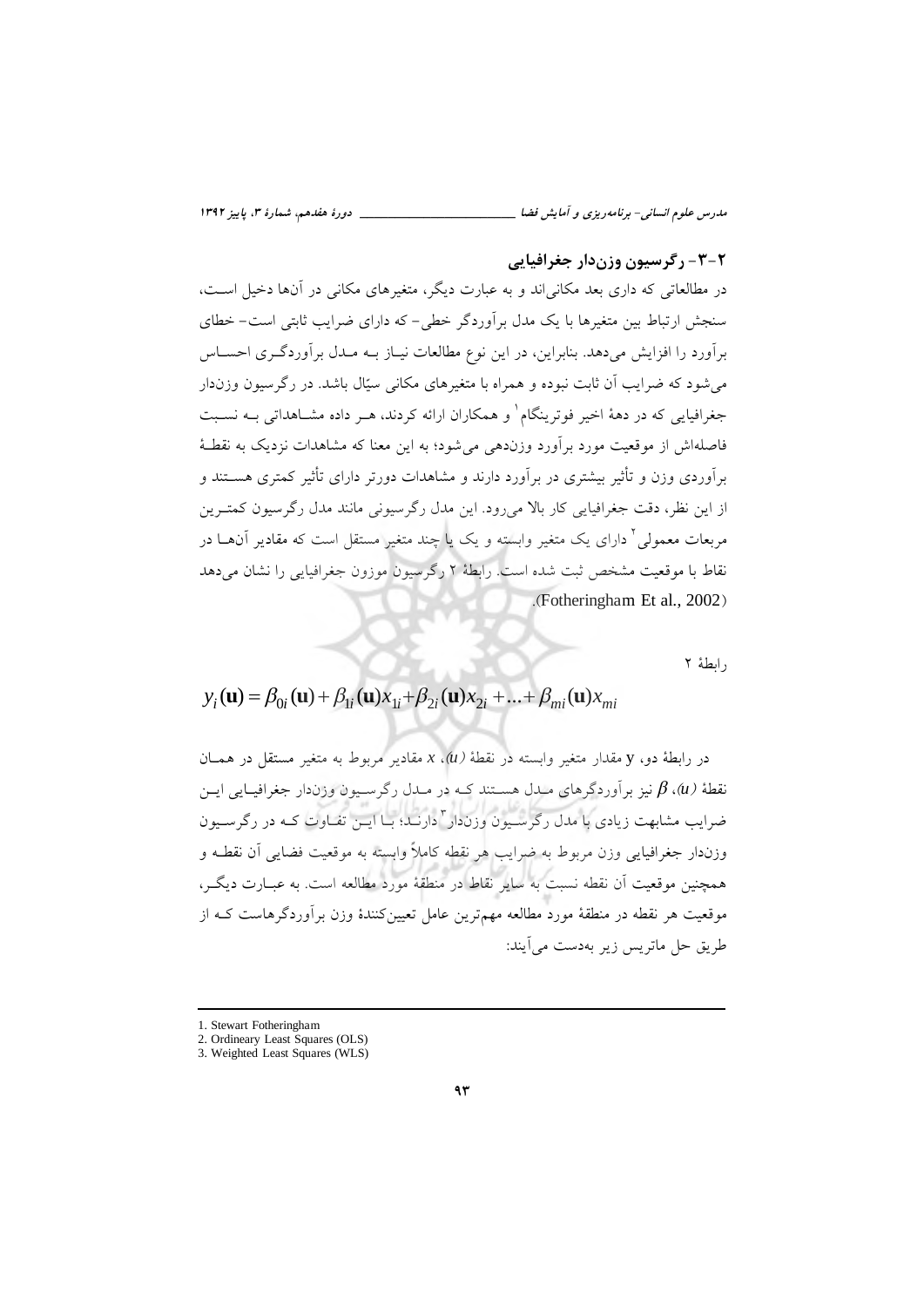\_مدلسازي فضايي شيوع بيماري مالاريا در...

, ايطة ٣

د.<br>منصور حليمي و همكاران

# $\hat{\beta}(\mathbf{u}) = (X^T W(\mathbf{u}) X)^{-1} X^T W(\mathbf{u}) y$

در رابطهٔ ۳، W(u) ماتریس مربعی وزنهاست کـه مقـدار وزن تخصـیص!فتـه بـه آن بـه موقعیت نقطهٔ (u) در منطقهٔ مورد مطالعه وابسته است؛  $X' \: W(u)$  ماتریس کواریانس وزندار مكاني است؛ y مقادير مربوط به متغير وابسته در همان نقطه (u) است؛ W(u) ماتريسي است که قطر اصلی آن وزنهای جغرافیایی نقاط مورد بررسی است. وزنهای اختصاص دادهشده به هر نقطه از تابع وزندهی- که به کرنل ٰ معروف است- استخراج می شود.

# ۲-۴ - تأثیرپذیری بیماری مالاریا از شرایط اقلیمی

اگر شرایط طبیعی و اقلیمی منطقه برای زیست پشهٔ آنوفل مساعد نباشـد، انتقـال محلـی ایـن بیماری در آن منطقه امکان پذیر نخواهد بود. از آنجا که این بیماری از طریق پشه انتقال می بابد، شرایط اقلیمی می تواند بر اکولوژی زیستی پشهٔ آنوفل و نیز بر طول دورهٔ فازهای تکاملی انگل پلاسمودیوم تأثیرگذار باشد. با توجه به این سطح تأثیرپذیری بیماری از شرایط آبوهــوایی و همچنین اهمیت بیماری مالاریا در سطح جهان، مطالعات و تحقیقات زیادی دربارهٔ تأثیر شرایط آبوهوایی بر توزیع جغرافیایی این بیماری انجام شده است کـه بـهنظـر مـیرسـد همـهٔ ایـن تلاش ها درجهت ایجاد یا طراحی سامانهٔ پیش هشــداردهی بیمــاری مالاریــا<sup>٬</sup> برمبنــای شــرایط اقلیمی هر منطقه بوده است. شرایط محیطی و اقلیمشناختی نقش مهمی در طول دورهٔ فعالیت و تكثير يشهٔ أنوفل ايفا مي كنند. درجهٔ حرارت، بارش، رطوبت نسبهي و شــدت و جهــت بــاد محلي از مهم ترين عوامل اقليمي مؤثر در شيوع بيماري مالاريا هستند.

انگل پلاسمودیوم و نیز پشهٔ آنوفل برای رشد، تکثیر و تکمیـل فازهـای تکـاملی خـود بـه شرایط اقلیمی خاصی نیاز دارند. این شرایط در میزان بروز و شیوع بیماری مؤثرند تا جایی که برخی محققان مانند اسمیت ؓ و همکاران (2007) ادعا کردهاند ۷۰ تا ۹۰ درصـد خطـر شـیوع

<sup>1.</sup> Kernel Type

<sup>2.</sup> Malaria Early Warning System (MEWS)

<sup>3.</sup> Smith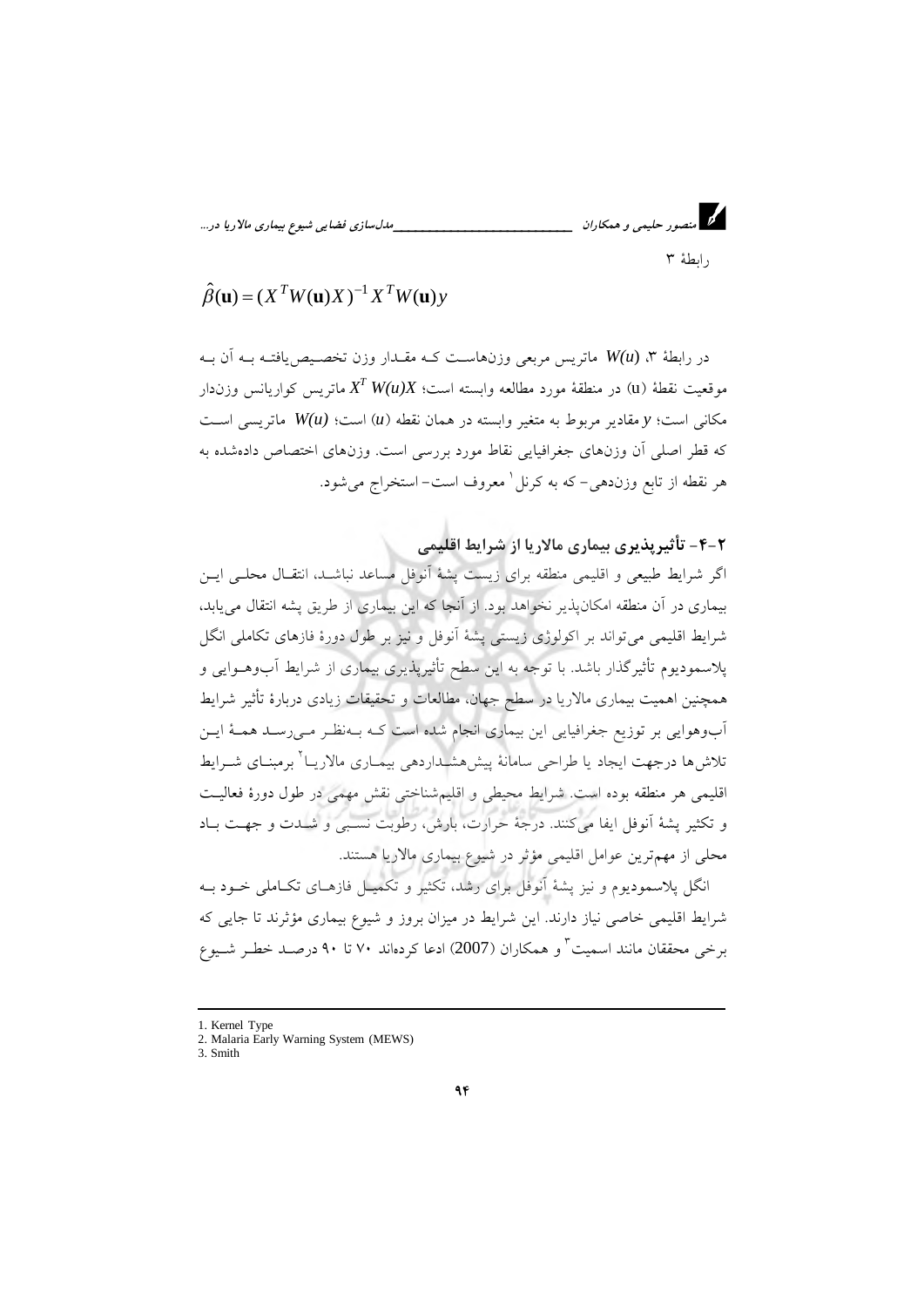مالاریا را می توان از طریق عوامل محیطی و اقلیمشناختی تبیین کرد. دما بر اکثر مراحل چرخهٔ زيستي انگل پلاسموديوم تأثيرگذار است. طول فاز خارجي اين انگل وابسته به درجه حــرارت محيط و گونهٔ آنوفلي است كه آن را منتقل ميكند (Craig Et al., 1999). بـا كــاهش دمــاي محیط از آستانهٔ بهینه برای فعالیت انگل، تعداد روزهای لازم برای تکمیل سیکل خارجی انگل افزایش می پابد. با افزایش دما تعداد دفعات خونخواری پشهٔ آنوفل زیاد می شود و بـهدنبـال آن فاصلهٔ زمانی تعداد دفعات تخمگذاری پشه کاهش می یابـد. بنـابراین، بـا افـزایش دمـا تعـداد تخمههای پشهٔ آنوفل افزایش می باید (Pampana, 1969). دمیا بسر طبول دورهٔ زمیانی تبیدیل فازهای تکاملی تخم آنوفل از شفیره تا آنوفل بالغ نیز تأثیرگذار بوده که معمولاً ایــن فراینــد در مناطق گرمسیر ۱۰ تا ۱۴ روز و در مناطق معتدل حدود ۲۱ روز به طـول مـی انجامـد. نــواحی مرطوب شرایط مناسبی برای تخمگذاری آنوفل فراهم میکند. بنابراین، بـارش۵حای جـوی بـا فراهم آوردن رطوبت خاک و نیز پهنه های آبی موقت در مقیـاس کوچـک در فـراهم کـردن شرايط مطلوب جهت تكثير و رشد يشهٔ آنوفل نقش مهمي دارند (Oaks, 1991).

راسل ٰ و همکارانش (1963) و مکمیشل ٗ و همکارانش (1996) در مطالعات مجــزًا نشــان دادند آستانهٔ دمای بهینه برای رشد و فعالیت پشهٔ آنوفل ۲۵ تا ۲۷ درجه سلسیوس و برای انگل یلاسمودیوم ۲۱ تا ۲۷ درجه است. در دماهای بالای ۴۰ درجه سلسیوس فعالیت پشه و انگــل كاهش مى يابد كه شايد يكى از دلايلش، كاهش رطوبت نسبى هوا باشـد (Martens, 1995). علاوهبر حجم کلی بارش، نوع بارش و توزیع زمانی آن نیز در تقویت فعالیت پشه نقش مهمی دارد. بارشهای شدید و رگباری که موجب شستن شدن تخمهای آنوفل می شـوند، نتیجـهٔ معکوسے را دربردارند (Oaks, 1991). همچنین، بارش با افزایش رطوبت نسبی هوا و تعدیل درجهٔ حرارت، نقش مثبتی در فعالیت پشهٔ آنوفل ایفا میکند. سطوح ایستایی آبهای زیرزمینی نیز با فراهم أوردن رطوبت خاک در فرایند تخمگذاری پشـهٔ اَنوفـل نقـش دارنـد. تحقیقـات ياميانا" (1969) و راسل (1963) نشان داد اگر ميــانگين رطوبــت نســبي ماهيانــه كـمتــر از ۶۰ درصد باشد، طول دورهٔ حیات پشه کوتاه میشود و پشـه قـادر بـه انتقـال انگــل پلاســمودیوم نخواهد بود. حال با توجه به تأثیر مهم شرایط اَبوهوایی بر اکولوژی بیماری مالاریا، طراحـی

1. Russell

<sup>2.</sup> McMichael

<sup>3.</sup> Pampana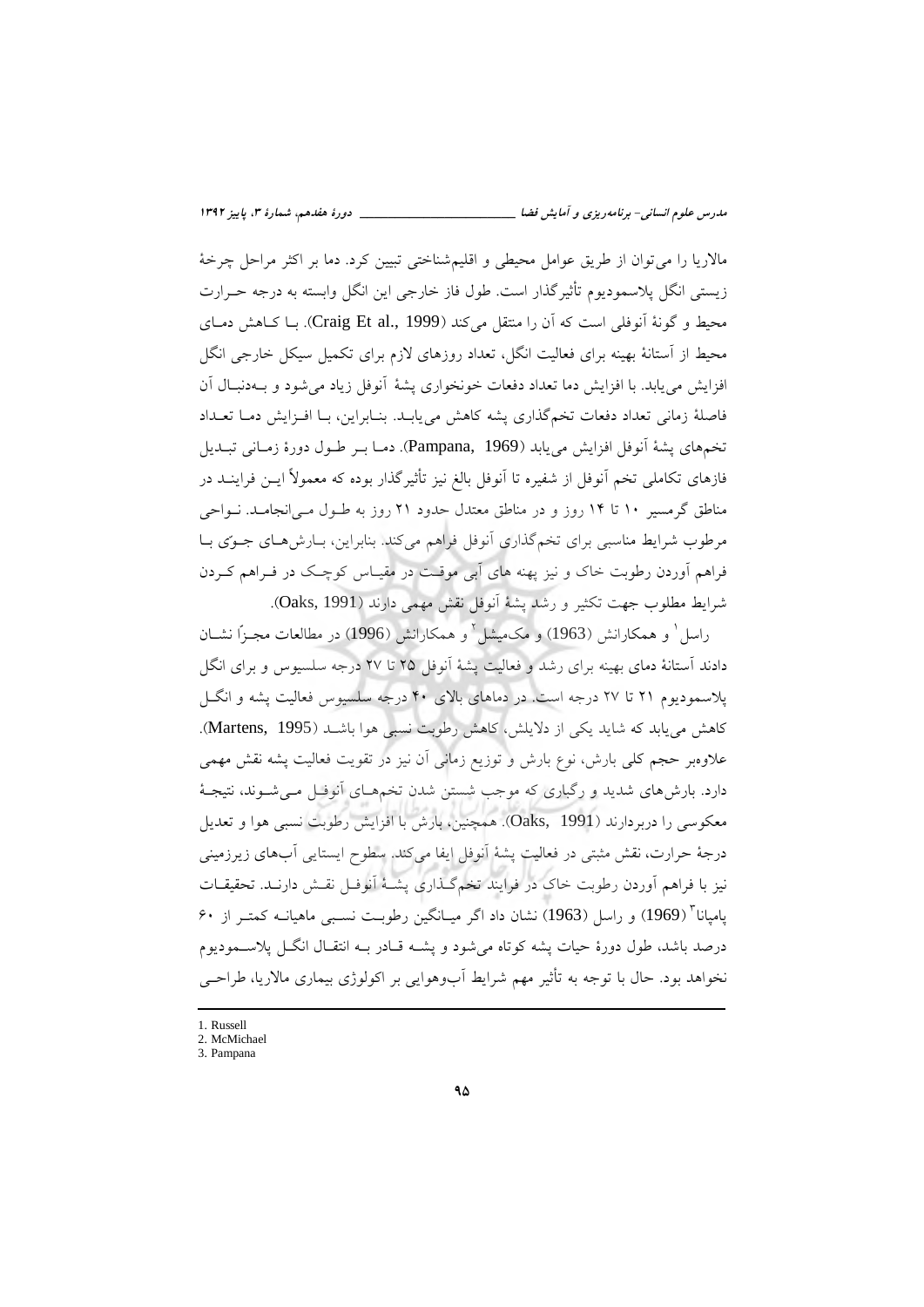د.<br>در استصور حلیمی و همکاران میسسسسسسسسسسسسسسسسسازی فضایی شیوع بیماری مالاریا در… و توسعهٔ یک مدل اقلیمهبنا برای تحلیل اپیدمیولوژی این بیمـاری محیطـی بـهطـور یقـین، بـه برنامههای کنترل مالاریا در ایران نیز کمک شایان توجهی خواهد کرد.

## $-1$ بافتهها

نتايج أزمون نرمال بودن متغيرهاى مورد استفاده و همچنين أزمون هم خطـي بــودن متغيرهــاي مستقل در جدولهای شمارهٔ سه و چهار آمده است. همان طور که مشاهده می شود، متغیرهای مورد استفاده نرمال است و از این لحاظ، قابلیت بهکارگیری در مدل را خواهند داشت.

| نسبت اختلاط               | دما                  | بارش                                 | آماره               |
|---------------------------|----------------------|--------------------------------------|---------------------|
| <b>I/VIV</b>              | $\cdot$ / $9\AA$     | $\cdot$ /۲ $\vee$ ۲                  | (مقدار محاسباتی) JB |
| 0/991                     | 0/991                | 0/991                                | (مقدار بحرانی) JB   |
| 4/575                     | ·/VYV                | $\cdot$ / $\wedge$ $\vee$ $\uparrow$ | p-value             |
| $\cdot$ / $\cdot$ $\circ$ | $\cdot/\cdot \Delta$ | $\cdot$ / $\cdot$ $\circ$            | alpha               |

Jarque-Bera (JB) بعدول ٣ نتايج آزمون پارامتريك

شاخص VIF که برای آگاهی از همخطی بودن متغیرهـای مسـتقل بـهکـار گرفتـه شـد، در جدول شمارهٔ چهار آمده است. مقادیر این شاخص برای متغیرهـای مـورد اسـتفاده بــهقــدری نیست که نتوان آنها را در مدل سازی دخالت داد. به مطراک است فرستمی

ج**دول ۴** نتايج ارزيابي همخطي بودن متغيرهاي مستقل مدل

| دما   | نسبت اختلاط | بارش                     | <b>Statistic</b> |
|-------|-------------|--------------------------|------------------|
| ۱٬۴   | <b>\/VV</b> | ۱/۰۸۵                    | <b>VIF</b>       |
| .7998 | .7919       | $\cdot$ / $\vee$ $\cdot$ | Tolerance        |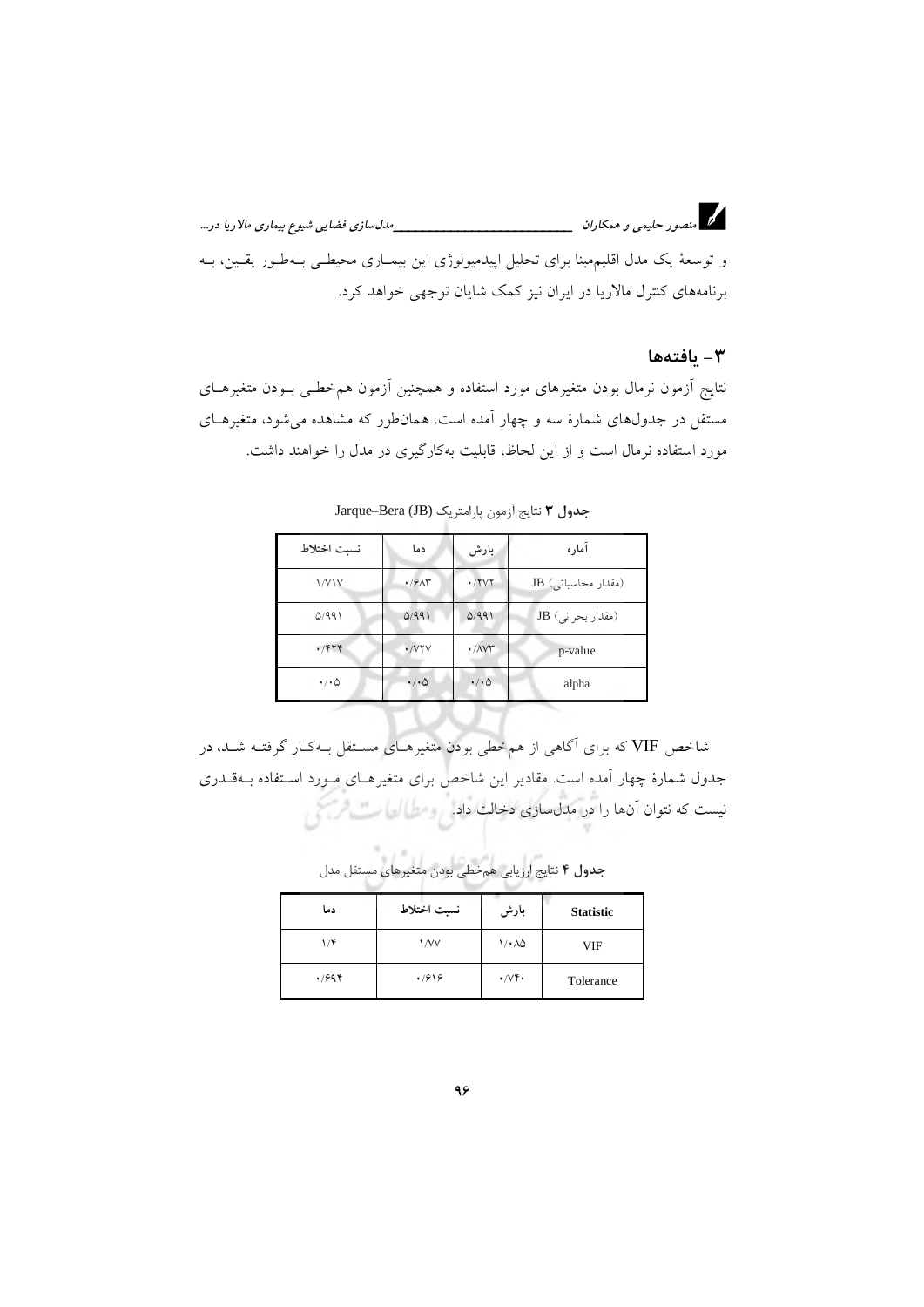\_\_ دورهٔ هفدهم، شمارهٔ ۳، پاییز ۱۳۹۲ مدرس علوم انسانی- برنامه ریزی و آمایش فضا \_\_

پس از آمادهسازی مشاهدات متغیرهای مورد نظر برای بهکارگیری در مــدلســازی، آزمــون همبستگی فضایی شاخص بروز سالیانهٔ بیماری با عوامل اقلیمی انجام گرفت کـه نتـایج اَن در جدول شمارهٔ پنج آمده است. همان طور که مشـاهده مـیشـود، ایـن شـاخص دارای بـالاترین همبستگی فضایی با بارش است و درجهٔ حرارت و نسبت اختلاط بهترتیب در ردهٔ دوم و سوم قرار دارند.

جدول ۵ همبستگی فضایی عناصر اقلیمی و شاخص بروز سالیانهٔ مالاریا

| درجهٔ حرارت   | نسبت اختلاط رطوبت | بارش        |     |
|---------------|-------------------|-------------|-----|
| $\cdot \pi$ . | $+75$             | $\cdot$ /۴۱ | API |

در مرحلهٔ بعد، مدل مکانی توسعه داده شد که از طریق اَن نــهتنهــا اَگــاهی از درجــهٔ تــأثیر هركدام از عوامل اقليمي به عنوان متغير مستقل در تيبين شاخص (API) امكان يذير است؛ بلكه امکان آگاهی از تغییرات مکانی نقش هرکدام از متغیرهای اقلیمی نیز فراهم می شود؛ به عبارت دیگر از طریق پهنهبندی ضرایب متغیرهای مستقل مدل در منطقهٔ مورد مطالعه می توان از نقش مکانی متغیرها نیز آگاهی یافت.

**٣-١- بارش دورة فعاليت** 

میانگین مجموع بارش دورهٔ فعالیت پشهٔ آنوفل برای کل استان حدود ۱۰۵میلی متر بهدست آمد. منظور از بارش دورهٔ فعالیت، مجموع بارشی است که در طول بـازهٔ زمـانی از سـال اتفاق می افتد که میانگین دما بالاتر از ۸ درجه سلسپوس (آستانهٔ حداقل دما برای فعالیت یشهٔ آنوفل) است. از آنجا که در منطقهٔ مورد بررسی میانگین دمـا در هـیچ مـاهی زیــر ۸ درجه نمی رود، مجموع بارش دورهٔ فعالیت گونهٔ آنوفل با مجموع بارش سالیانه برابر شــد که پراکنش مکانی آن در شکل شمارهٔ دو نشان داده شده است. همـان طور کـه مشـاهده می شود، نواحی غربی و بهویژه جنوبی منطقهٔ مورد بررسی در مقایسه با سایر مناطق دارای بارش بیشتری است.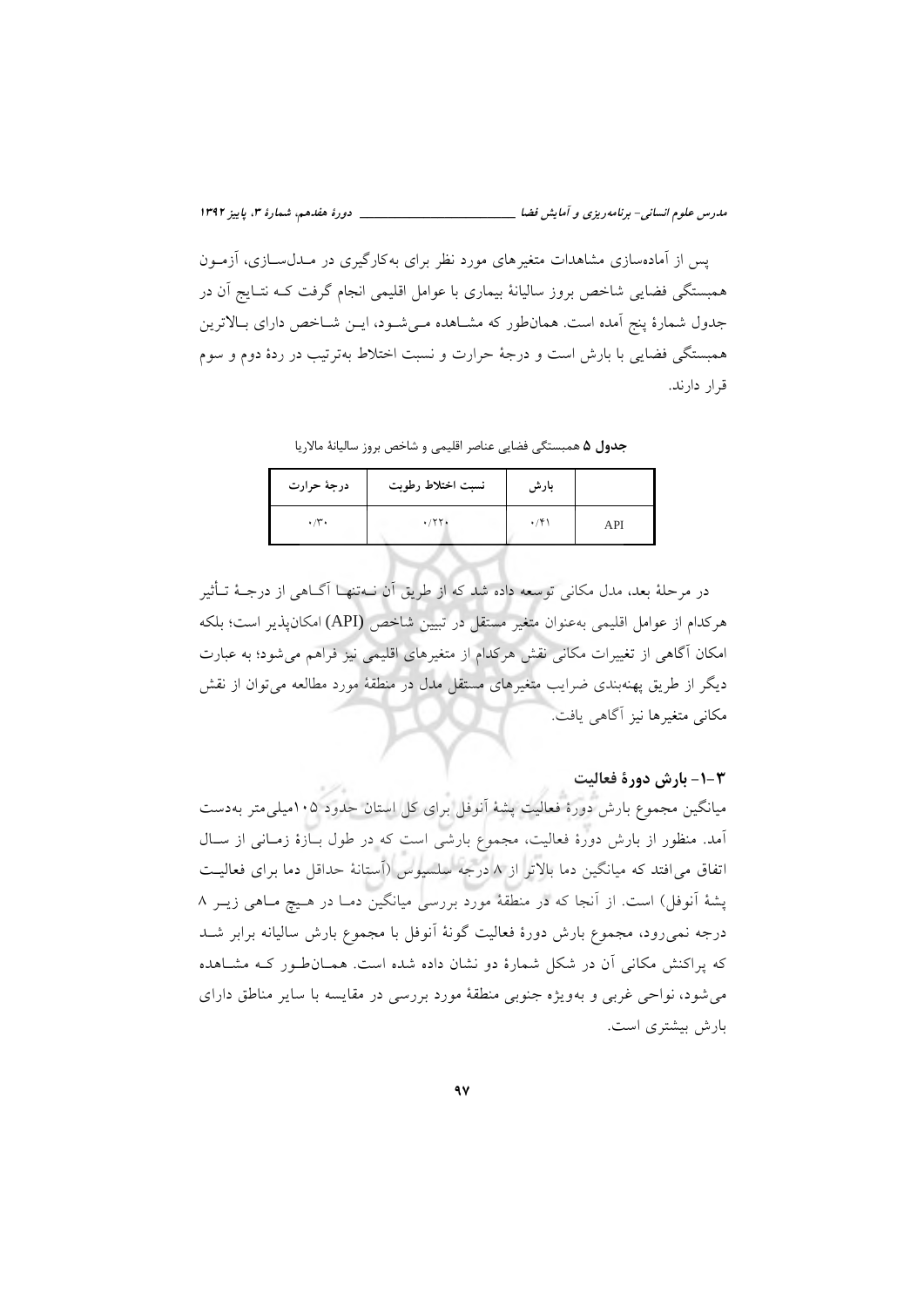

شكل ٢ توزيع فضايي بارش منطقة مورد مطالعه

ضرایب مدل نشان می دهد در بین عوامـل اقلیمـی یادشــده، بــارش دورهٔ فعالیـت بــا دامنــهٔ ضریب تأثیر ۰/۰۳۵ تا ۰/۱۱ ازلحاظ تأثیر در بروز سالیانهٔ بیماری آشکارترین و تأثیر گذارترین عامل کنترلکنندهٔ شاخص شیوع بیماری است. براساس آزمون همبستگی فضایی نیز، این عامل اقلیمی دارای بالاترین همبستگی فضایی با شاخص API بود. نقـش مکـانی بـارش در بـروز سالیانهٔ بیماری از طریق پهنهبندی ضریب تأثیر آن بهدست آمد. همانطور که در شـکل شــمارهٔ سه دیده می شود، نقش مکانی این عنصر اقلیمی از جنوب به شـمال منطقـه کـاهش مـییابـد؛ به عبارت دیگر نقش بارش در بروز مالاریــا در نــواحی جنــوبی منطقــهٔ مــورد مطالعــه ماننــد شهرستانهای چابهار و نیکشهر برجستهتر از نواحی شمالی یعنی زابل و زاهدان است. دامنـهٔ ضریب تأثیر این عامل در نواحی جنوبی بین ۰/۰۹۵ تــا ۰/۱۲ اسـت کـه از جنـوب بــهســمت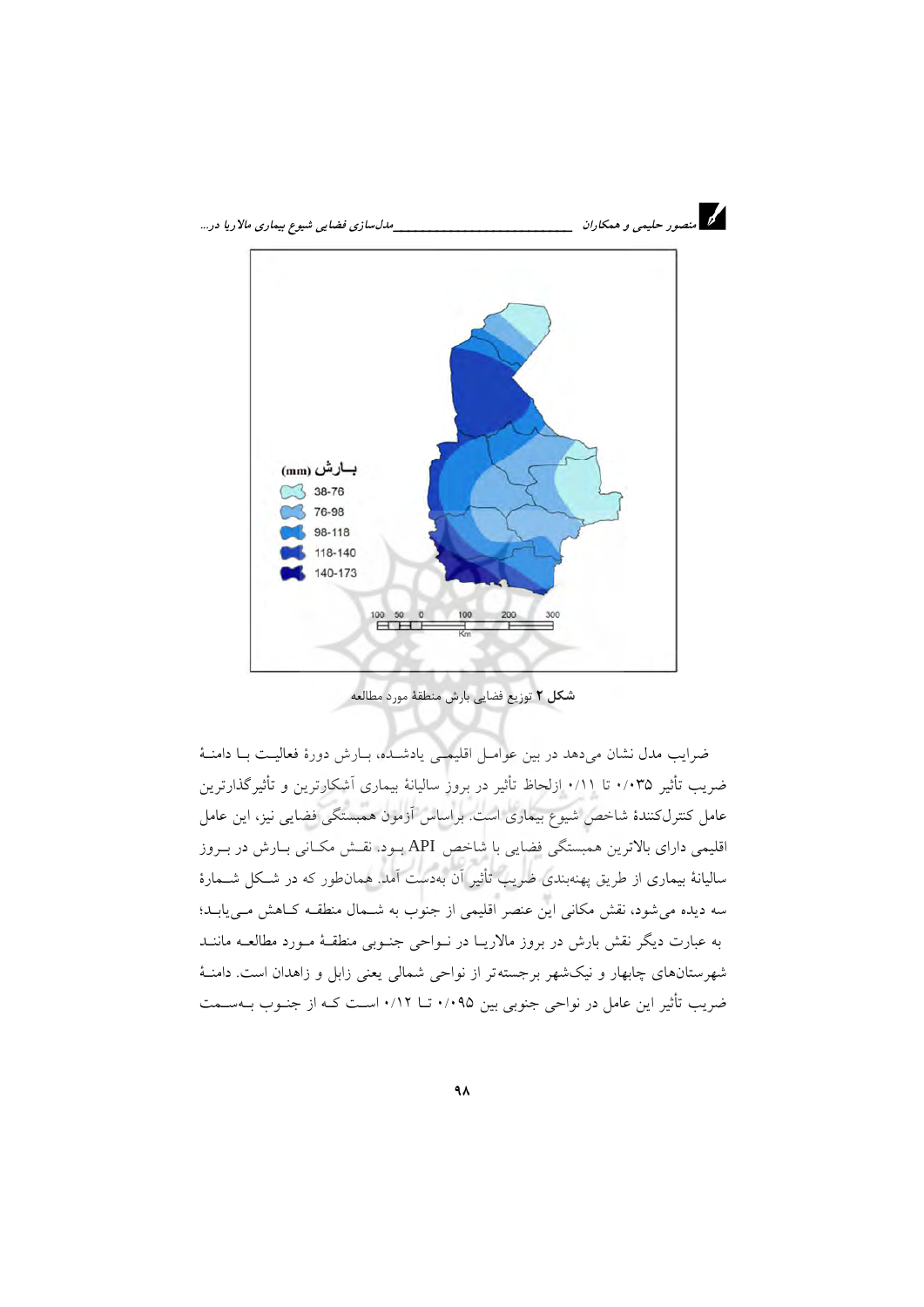نواحی شمالی استان رو به کاهش است؛ بهگونهای که در نواحی شمالی مانند شهرستان زهک دارای کمترین ضریب تأثیر (۰/۰۳۵ تا ۰/۰۵) در بروز مالاریاست.



**شکل ۳** ضریب تأثیر گذاری بارش (برحسب میلی متر) در بروز سالیانهٔ بیماری مالاریا

بربال جامع علوم انساني

## $t - 7 - c_0$ دما

طبق مدل بهدستآمده، دما دومین عنصر اقلیمی تأثیرگذار در شیوع بیمـاری مالاریــا در اســتان سیستان و بلوچستان است. همان طور که در نقشهٔ پهنهبندی دمایی منطقهٔ مورد مطالعـه (شـکل ۴) مشاهده می شود، دامنهٔ میانگین بیستسالهٔ دما بین گرمترین و سردترین بخشهـای منطقـهٔ مورد بررسی، ۹ درجه سلسیوس است. نواحی جنوبی استان دارای دمایی حدود ۲۷ تا ۲۹ درجه سلسیوس است؛ درحالی که بهطرف شمال شرق دما به ۲۰ تا ۲۲ درجه کاهش می یابد.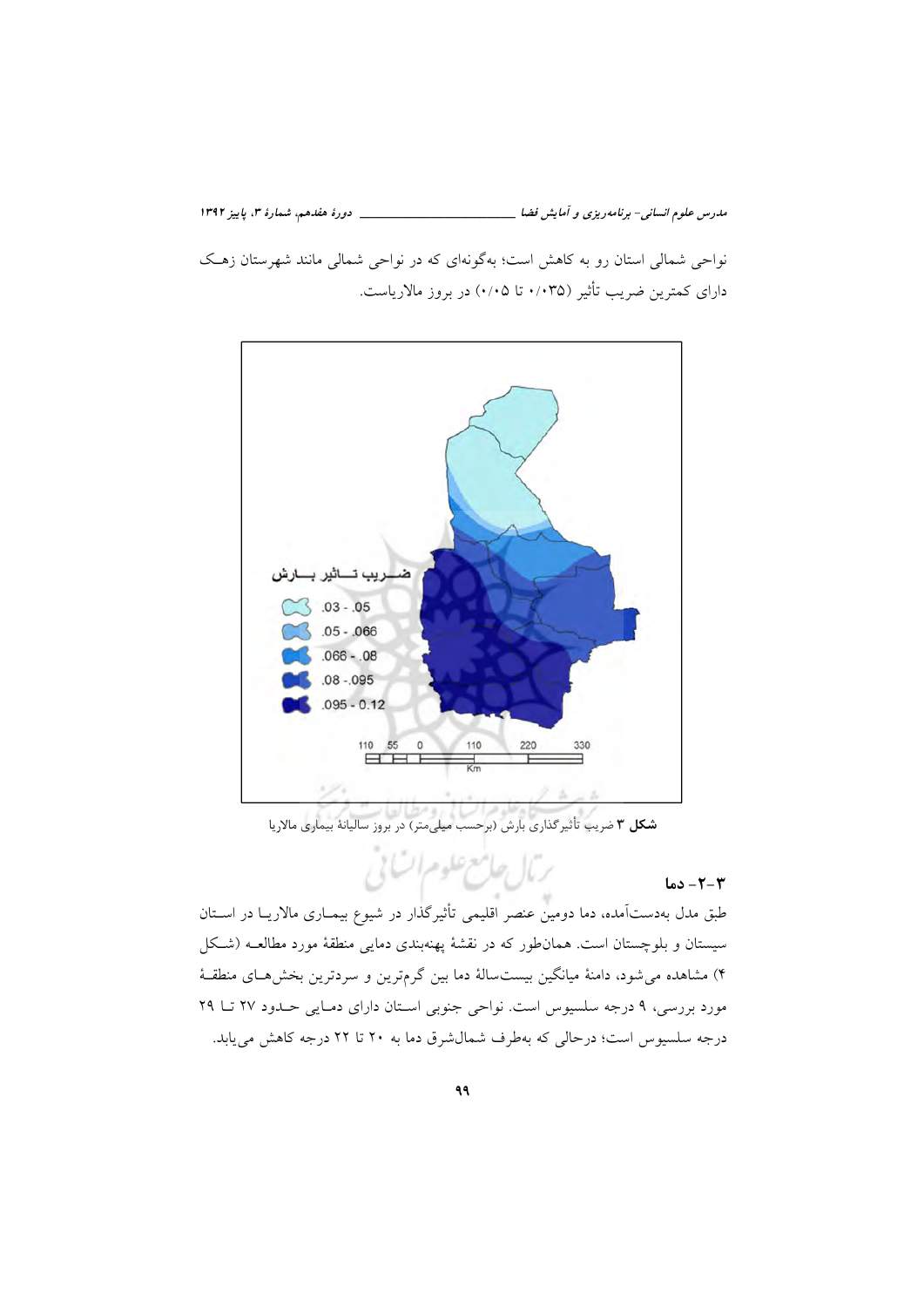

شكل ۴ توزيع فضايي ميانگين دماي ماهيانهٔ منطقهٔ مورد مطالعه

میانگین ماهیانهٔ دما که بهصورت میانگین بیستساله مورد استفاده قیرار گرفت، بـا دامنـهٔ ضریب تأثیر ۰/۰۲ تا ۰/۴۱ بهعنوان دومین عامل در بروز سالیانهٔ بیماری نقش دارد. همان طور که در شکل شمارهٔ پنج نشان داده شده است، از شمال به جنوب منطقـهٔ مـورد مطالعــه نقــش درجهٔ حرارت در شیوع سالیانهٔ بیماری مالاریا با الگـوی شـمالشـرق- جنـوبغـرب کـاهش می یابد؛ بهگونهای که در نواحی جنوب غرب استان یعنبی غـرب شهرسـتانهـای نیـکشـهر، ایرانشهر و چابهار دارای کمترین ضریب تأثیر در بروز سالیانهٔ بیماری مالاریا (۰/۰۲ تــا ۰/۰۸) است. به عبارت دیگر، تغییرات دمایی در نواحی شـمالی منطقـهٔ مـورد مطالعـه ماننــد زابـل و زاهدان نسبت به نواحی جنوبی استان یعنی شهرستانهای چابهار، نیکشهر و ایرانشـهر نقـش آشکارتری در بروز بیماری مالاریا ایفا می کند.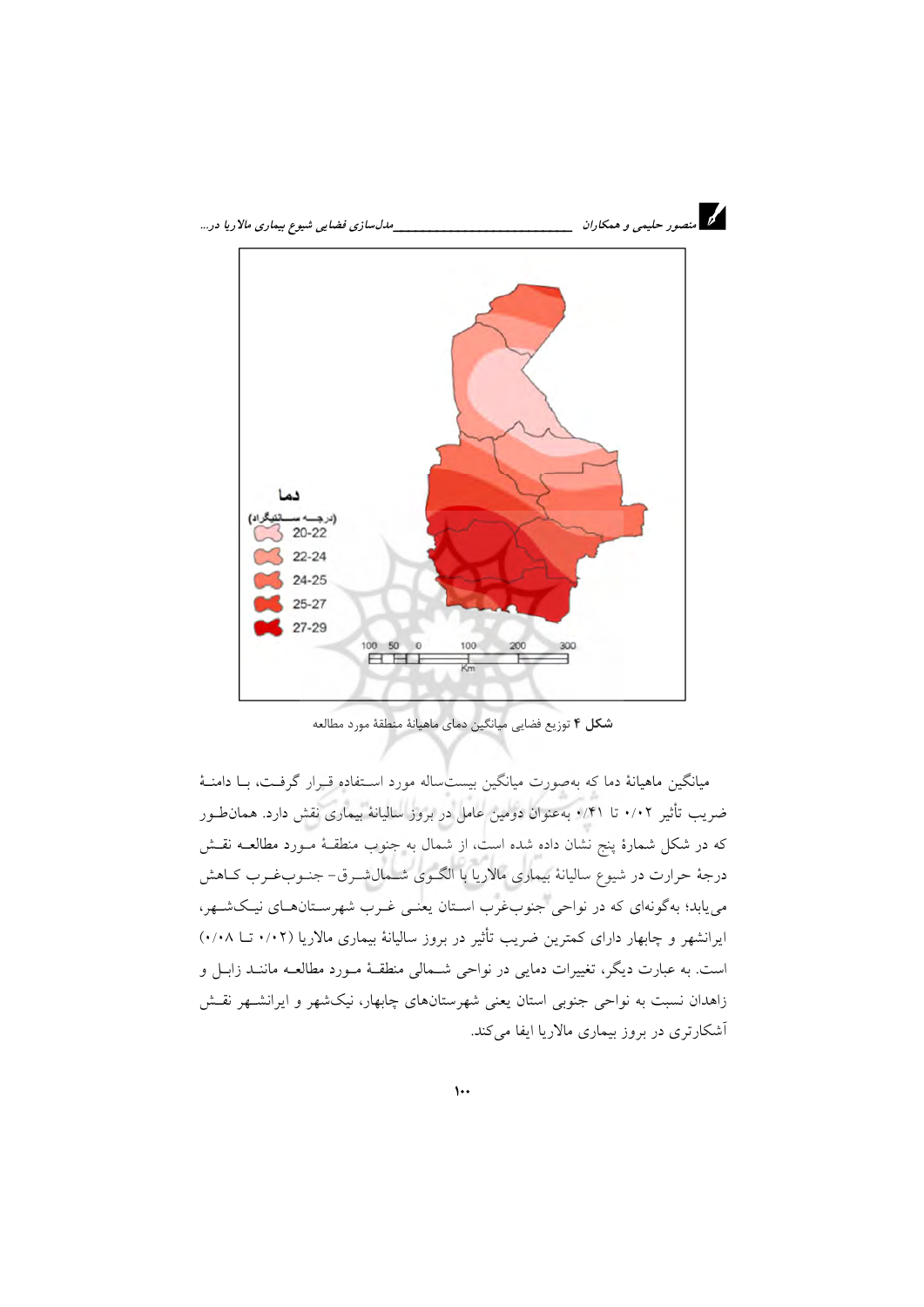\_\_\_\_\_\_\_\_\_\_\_\_\_\_\_\_ دورهٔ هفدهم، شمارهٔ ۳، پاییز ۱۳۹۲

مدرس علوم انسانی- برنامه ریزی و آمایش فضا \_\_\_\_\_\_\_\_



**شکل ۵** ضریب تأثیرگذاری دما (برحسب درجهٔ سلسیوس) در بروز سالیانهٔ بیماری مالاریا فسلحاه علوم الساتي ومطيالعات فرسي

٣-٣- نسبت اختلاط

.<br>توزیع فضایی نسبت اختلاط رطوبت در منطقهٔ مورد مطالعه دارای روند بهنسبت مشابهی با دماست که در شکل شمارهٔ شش ارائه شده است. همانطور که در این نقشه دیده می شود، نواحی جنوبی منطقهٔ مورد بررسی دارای مقادیر نسبت اختلاط بیشتری در مقایسـه بـا نواحي شمالي است.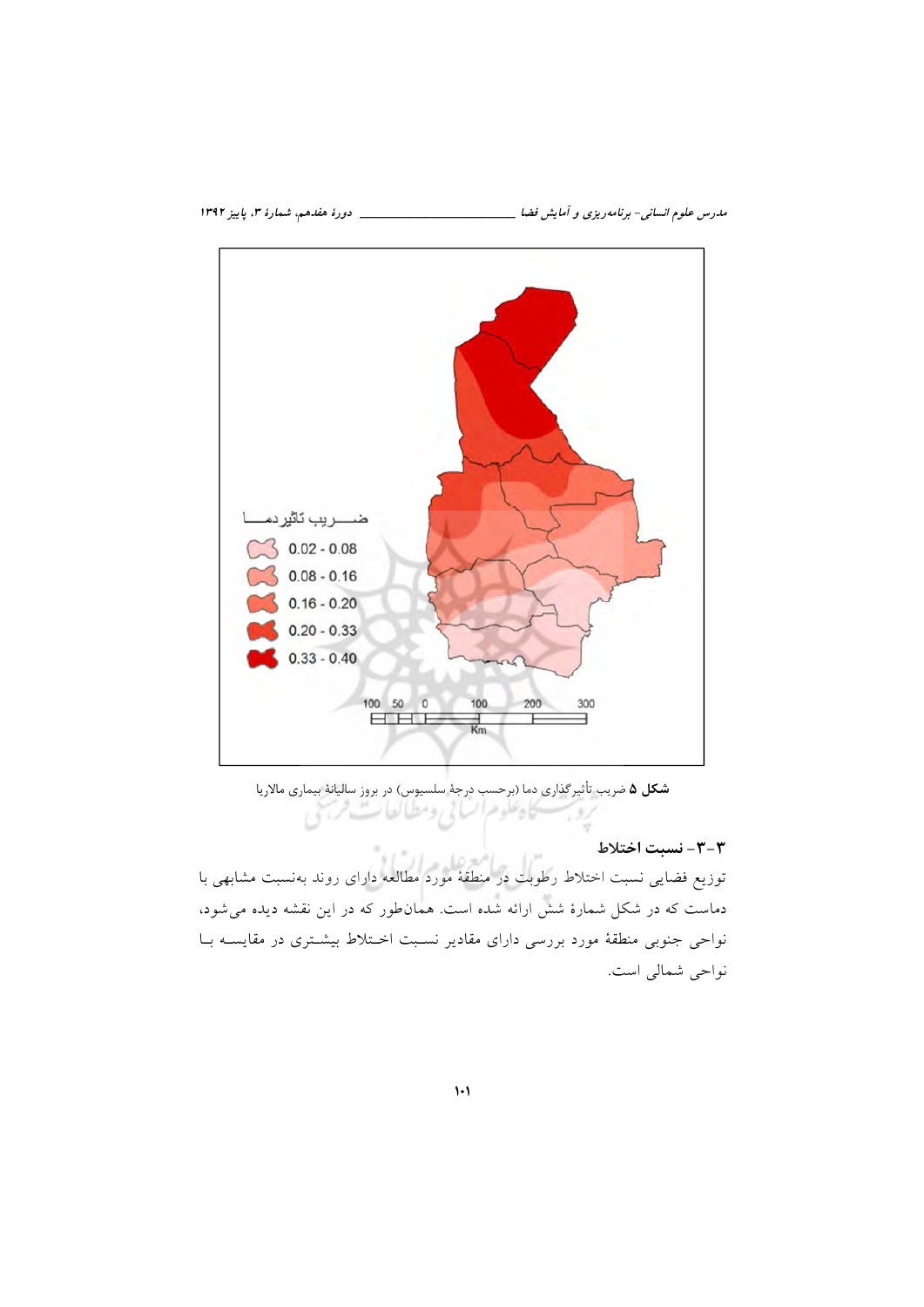

شكل ۶ توزيع فضايي نسبت اختلاط رطوبت منطقة مورد مطالعه

ترديب كاهلوم السابي ومطالعات فرسخ دامنهٔ ضریب تأثیر نسبت اختلاط بهعنوان نمایهٔ رطوبتی در نواحی شمال منطقه بین ۰/۲۵ تا ۰/۴۰ است که از میزان این ضریب تأثیر بهسمت نواحی جنوبی منطقـهٔ مـورد مطالعـه کاسـته میشود و بخش وسیعی از جنوب منطقه دارای کمترین ضـریب تـأثیر یعنـی ۰/۰۲۵ تــا ۰/۰۶ است که روند مشابهی با دمای منطقه دارد.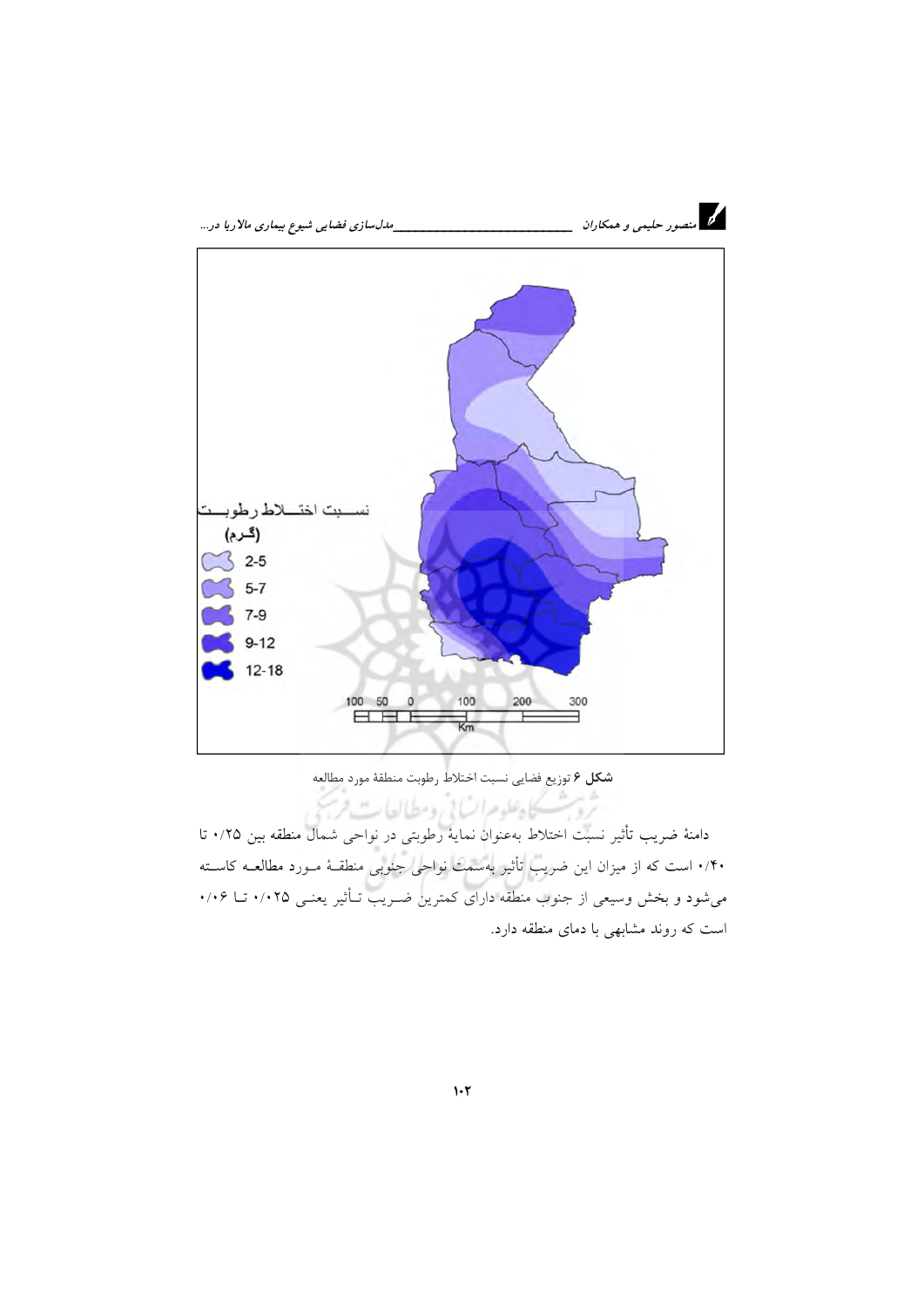\_\_ دورهٔ هفدهم، شمارهٔ ۳، پاییز ۱۳۹۲

مدرس علوم انسانی- برنامه ریزی و آمایش فضا \_\_\_\_\_



**شکل ۷** ضریب تأثیرگذاری نسبت اختلاط رطوبت (برحسب گرم در کیلوگرم) در بروز سالیانهٔ بیماری مالاریا

مدل ارائهشده در این تحقیق مدل<sub>ی</sub> اقلیمٖمبناست و پیش بینی شیوع بیمـاری مالاریـا را فقـط براساس سه عنصر اقلیمی تبیین میکند. همانطور که در نمودار شکل شمارهٔ هشت مشاهده میشود، ضریب تبیین ٰ مدل بهکار گرفتهشده برابر ۴۸ درصد است (R $^2$ =0.48)؛ به این معنا که عوامل طبیعی قادر به تبیین ۴۸ درصد از تغییرات فضایی شـاخص API در اسـتان سیسـتان و بلوچستان است. بنابراین، در بررسی اپیدمولوژیکی این بیماری نباید از نقش عوامل اقتصـادی،

<sup>1.</sup> coefficient of determination (R2)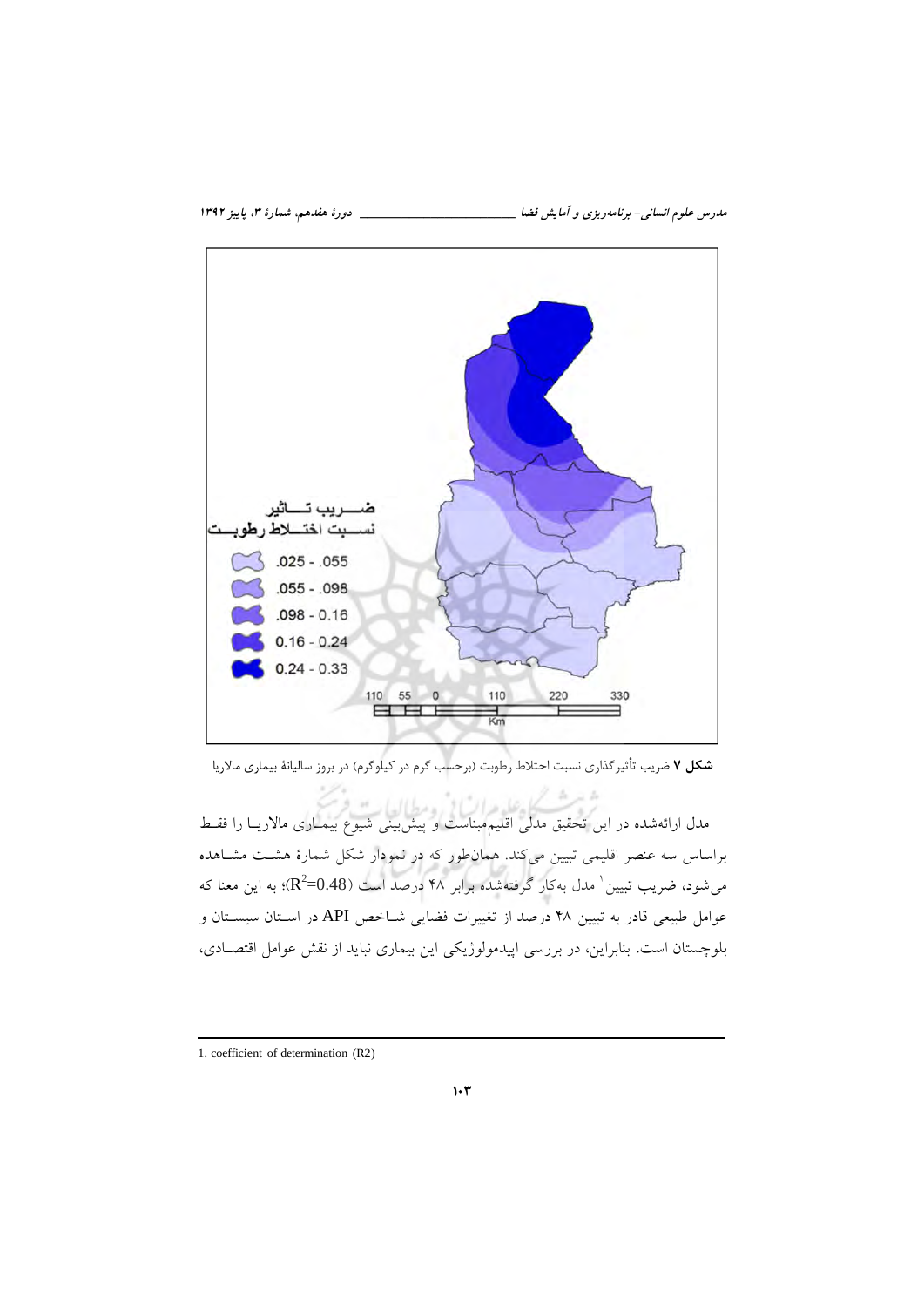د.<br>در استصور حلیمی و همکاران میسسسسسسسسسسسسسسسسازی فضایی شیوع بیماری مالاریا در… اجتماعي، فرهنگي و مسائل مربوط به مهاجران آلوده به انگل مالاريا و ساير عوامل انساني ک گاهی نقش عوامل اقلیمی را تحتالشعاع قرار می دهند، غافل بود.



شکل ۸ مقادیر برآوردی مدل بهدستآمده

# ۴- نتیجهگیری

در این تحقیق، با ارائهٔ یک مدل مکانی نقش عوامل اقلـیمشــناختی در بــروز و شــیوع بیمــاری مالاریا بررسی و مشخص شد که عناصر اقلیمی بارش، دما و نسبت اختلاط بـهعنـوان نمایـهٔ رطوبتی، بهترتیب اهمیت در بروز سالیانهٔ ایــن بیمــاری نقــش دارنــد. همچنــین، نقــش مکــانـی هركدام از اين عوامل اقليمي شناسايي شد. از نتايج اين تحقيق مـيتـوان بـراي اولويــتبنــدي مکانی عوامل مؤثر در شیوع بیماری مالاریا در برنامههای کنترل و پایش مالاریا بهعنـوان یـک سيستم پيش،شداردهي اقليم مبنا استفاده كرد.

بیماری مالاریا در استان سیستان و بلوچستان فقط به شرایط اقلیمـی وابسـته نیسـت؛ بلکـه عوامل اجتماعی، اقتصادی و فرهنگی، کمیت و کیفیت سال.بهسال اجـرای برنامـه هـای کنتـرل مالاریا، موقعیت مرزی و همسایگی با کشورهای افغانسـتان و پاکسـتان و مباحـث مربــوط بــه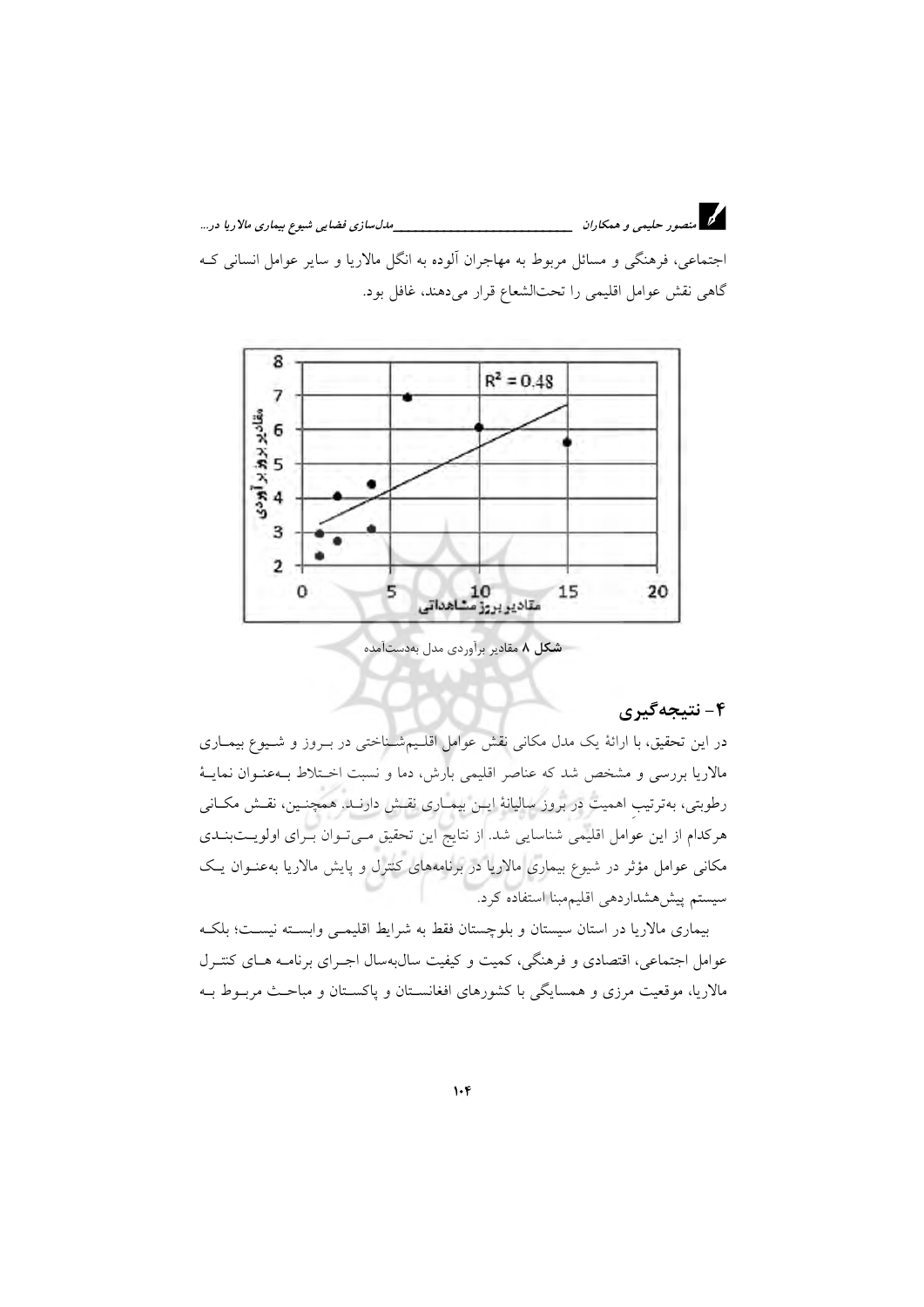مدرس علوم انسانی- برنامه ریزی و آمایش فضا \_\_\_\_\_\_\_\_\_\_\_\_\_\_\_\_\_\_\_\_\_\_\_\_\_\_\_\_\_\_\_ دورهٔ هفدهم، شمارهٔ ۳، پاییز ۱۳۹۲ مهاجران افغانی و پاکستانی نیز در بروز سالیانهٔ این بیماری نقش مهمی دارند که اغلـب نقـش عوامل اقلیم شناختی را در این استان تحتالشعاع قرار می دهند.

۵ – منابع

- Anonymus, Sustainable Development and Healthy Environment, World Health Organization, updated 2010, cited 2010 23/July/2010, 2010 Available from:

http://www.searo.who.int/en/Section23/Section1000 15436.htm.

- Ceccato, P., T. Ghebremeskel, J. Malanding, P. Graves, L. Marc, S. Ghebreselassie Et al., Malaria Stratification, Climate, and Epidemic Early Warning in Eritrea, American Society of Tropical Medicine and Hygiene, 2007, Pp. 61-68.
- Chia-Hsien, L. & W. Tzai-Hung, "Using Geographically Weighted Regression (GWR) to Explore Spatial Varying Relationships of Immature Mosquitoes and Human Densities with the Incidence of Dengue", International Journal of Environmental Research and Public Health, No. 8, Pp. 2798-2815, 2011.
- Craig M.H., R.W. Snow & D. le Sueur, A Climate-based Distribution Model of Malaria Transmission in Sub-Saharan Africa, Parasitology Today, 1999.
- Edrissian, Gh.H., "Malaria in Iran: Past and Present Situation", Iranian J Parasitology, Vol. 1, No. 1, Pp. 1-14, 2006.
- Fotheringham, A., C. Brunsdon & M. Charlton, Geographically Weighted Regression: the Analysis of Spatially Varying Relationships, Chichester: Wiley, 2006.
- Gemperli, A., Development of Spatial Statistic Methods for Modeling Point-Referenced Spatial Data in Malaria Epidemiology, Thesis, Basel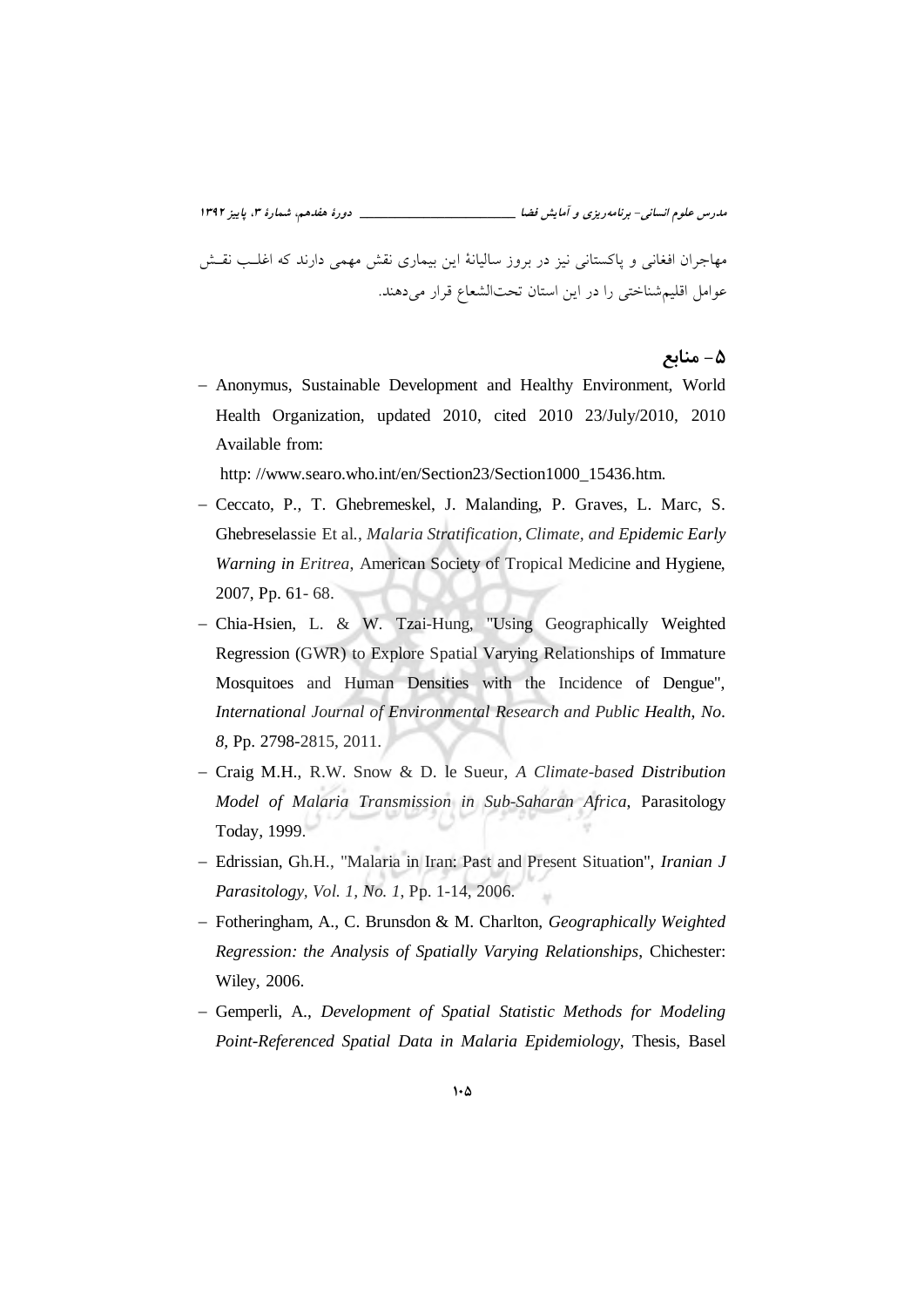$\overline{a}$ .<br>نصور حليمې و همکاران \_

(Switzerland): University of Basel: Faculty of Philosophy and Natural Sciences, 2003.

- Kaya, S., T.J. Pultz, CM. Mbogo, J.C. Beier, & E. Mushinzimana, "The Use of Radar Remote Sensing for Identifying Environmental Factors Associated with Malaria Risk in Coastal Kenya", International Geoscience and Remote Sensing Symposium, Toronto, June 2002, 24-28.
- Masghati Amoli, G., "GIS-Based Risk Map Analysis of Leishmaniasis Disease in Isfahan, Iran", IEEE Symposium on Business, Engineering and Industrial Applications (ISBEIA), 2011, Langkawi, Malaysia.
- McMichael, A.J., A. Haines, R. Sloof & S. Kovats, Climate Change and Human Health, Geneva: World Health Organization, 1996.
- Oaks, S.C. Jr., V.S. Mitchell, G.W. Pearson & C.C.J. Carpenter, *Malaria*: Obstacles and Opportunities. A Report of the Committee for the Study on Malaria Prevention and Control: Status Review and Alternative Strategies, Division of International Health, Institute of Medicine, Washington, DC: National Academy Press. 1991.
- Pampana, E., A Textbook of Malaria Eradication, London: Oxford University Press, 1969.
- Propastin, P., K. Martin & E. Stefan, "Application of Geographically Weighted Regression to Investigate the Impact of Scale on Prediction Uncertainty by Modelling Relationship between Vegetation and Climate", International Journal of Spatial Data Infrastructures Research, Vol. 3, Pp. 73-94, 2008.
- Russell, P.F., L.S. West, R.D. Manwell & G. MacDonald, Practical Malariology, London: Oxford University Press, 1963.
- Salehi, M., M. Farahani, H. Zeraati, K. Nourijelyani, F. Zayeri, "Spatial Modeling of Malaria Incidence Rates in Sistan and Baluchestan